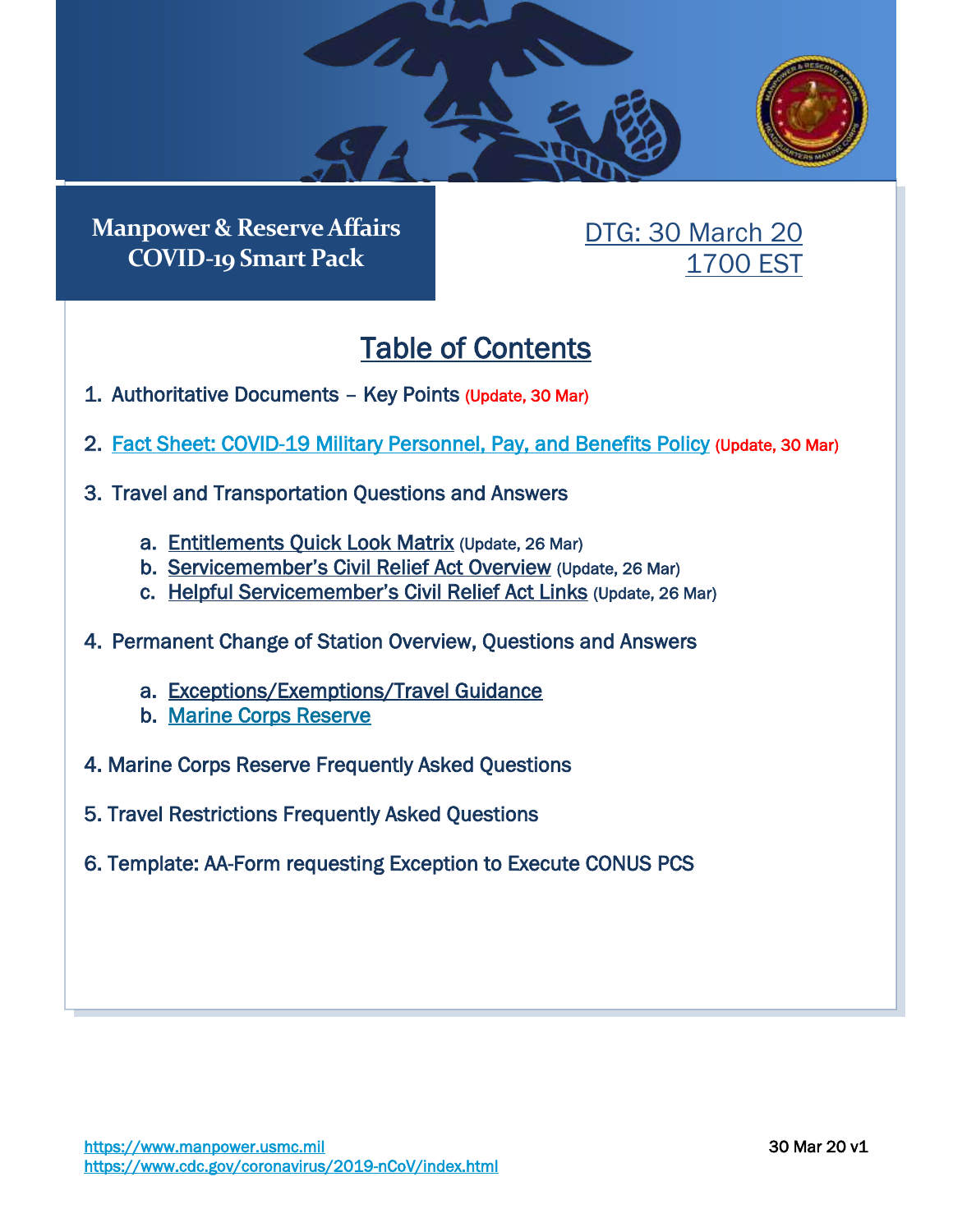

<span id="page-1-0"></span>

| <b>Authoritative</b><br><b>Documents</b>                                                                                                                                         | <b>Highlights</b><br>(Recommend reading in full)                                                                                                                                                                                                                                | <b>Table of</b><br><b>Contents</b> |  |
|----------------------------------------------------------------------------------------------------------------------------------------------------------------------------------|---------------------------------------------------------------------------------------------------------------------------------------------------------------------------------------------------------------------------------------------------------------------------------|------------------------------------|--|
|                                                                                                                                                                                  | <b>Directs Commanders to:</b>                                                                                                                                                                                                                                                   |                                    |  |
| MARADMIN 082/20, U.S. MARINE<br><b>CORPS DISEASE CONTAINMENT</b><br><b>PREPAREDNESS PLANNING GUIDANCE</b>                                                                        | - Review existing disease containment plans and prepare for and<br>respond to a potential occurrence of COVID-19.                                                                                                                                                               |                                    |  |
| FOR 2019 NOVEL CORONAVIRUS<br>Date of release: 12 February                                                                                                                       | - Also provides guidance and stipulations for 14-day restriction of<br>movement for service members returning from Level-3 locations.                                                                                                                                           |                                    |  |
|                                                                                                                                                                                  | <b>Directs Commanders to:</b>                                                                                                                                                                                                                                                   |                                    |  |
| MARADMIN 150/20, UPDATE #1:                                                                                                                                                      | - Identify all Marines returning/redeploying from countries under a<br>Center for Disease Control (CDC) travel advisory of level 2 or higher, or<br>who have had close contact with an infected person, and ensure they<br>are screened and monitored for symptoms of COVID-19. |                                    |  |
| <b>COMMANDERS' RISK-BASED</b><br><b>MEASURED RESPONSES</b><br>Date of release: 12 February                                                                                       | - Review all official travel to OCONUS locations declared a public health<br>emergency, or for which a travel advisory has been issued by the CDC;<br>approval granted by a Deputy Commandant, a Marine Force<br>Commander or a Commanding General, Marine Expeditionary Force. |                                    |  |
|                                                                                                                                                                                  | - Review leave and liberty plans to ensure personnel are not traveling to<br>locations that have declared a public health emergency.                                                                                                                                            |                                    |  |
| <b>SECDEF Memo, Travel Restrictions for</b><br>DoD Components in Response to<br>Coronavirus Disease 2019<br>Date of release: 11 March                                            | - Announcement of travel restrictions for 60 days for service-members,<br>DOD civilians and families traveling to, from, or through Level 3<br>locations, as designated by the CDC, effective March 13.                                                                         |                                    |  |
| <b>MARADMIN 162/20, UPDATE #2:</b><br><b>TRAVEL RESTRICTIONS AND</b>                                                                                                             | - HQMC promulgation of 11 March SECDEF memo directing all Marines<br>and their family members traveling to, from, or through CDC THN Level<br>3 (COVID 19) designated locations to stop movement for the next 60<br>days (until 11 May).                                        |                                    |  |
| PERSONNEL GUIDANCE FOR TRAVEL<br>Date of release: 12 March                                                                                                                       | - This includes all forms of official travel, including permanent change of<br>station (PCS), temporary duty (TDY), and government-funded leave. For<br>Marines, this also includes personal leave and other non-official travel.                                               |                                    |  |
| <b>Deputy SECDEF Memo, Stop</b><br><b>Movement for all Domestic Travel for</b><br><b>DoD Components in Response to</b><br>Corona virus Disease 2019<br>Date of release: 13 March | - Announcement of domestic travel ban (execution of PCS orders and<br>temporary duty) for all service-members until May 11. In addition,<br>Marines will be only authorized local leave for the duration of the travel<br>restrictions.                                         |                                    |  |
| <b>MARADMIN 167/20, UPDATE #3:</b><br><b>STOP MOVEMENT</b><br>Date of release: 14 March                                                                                          | - HQMC promulgation of 13 March 20 Deputy Secretary of Defense<br>Memorandum directing domestic stop movement; the MARADMIN also<br>defines exemptions from policy and procedures for submitting requests<br>for exceptions.                                                    |                                    |  |

CHANGE OF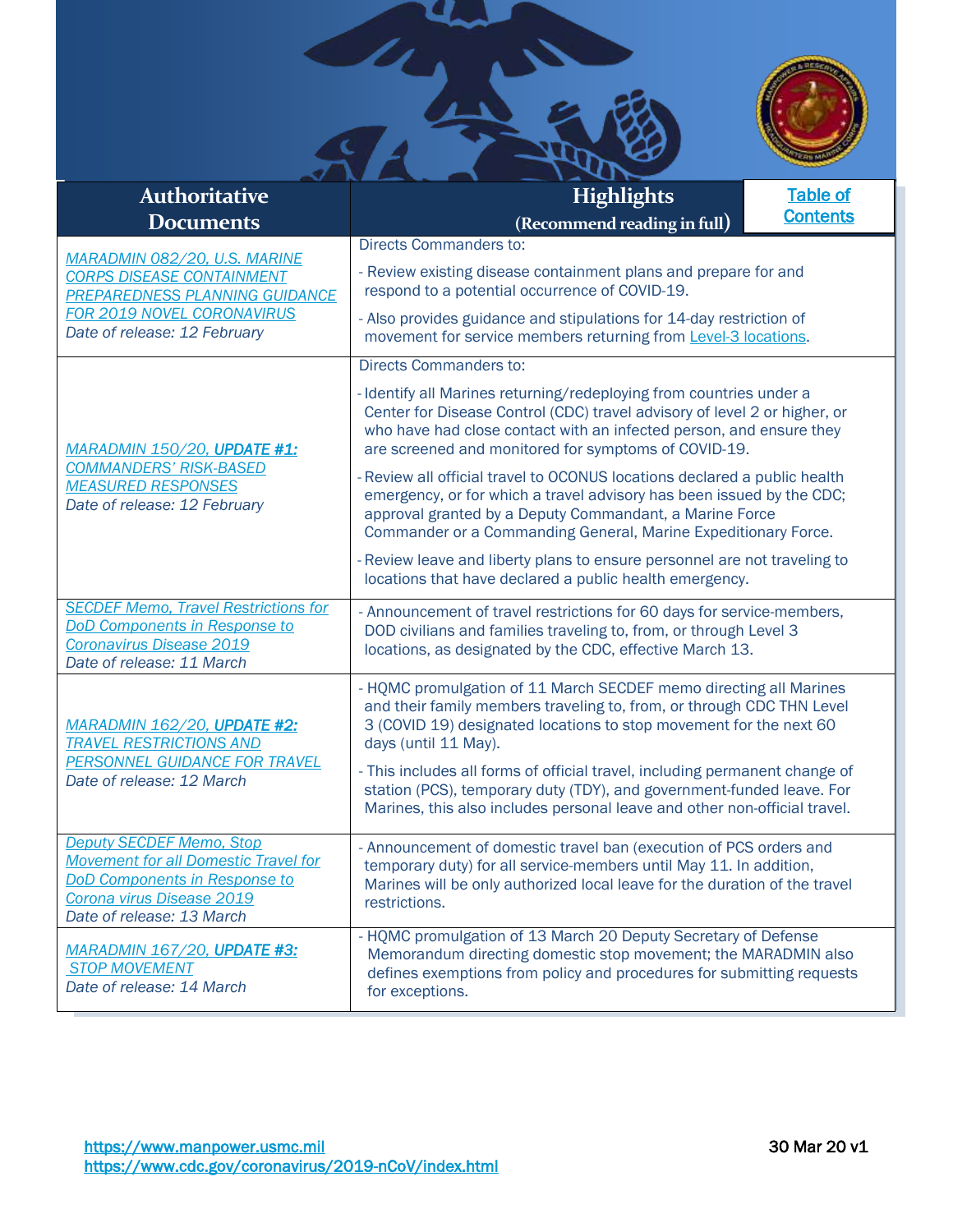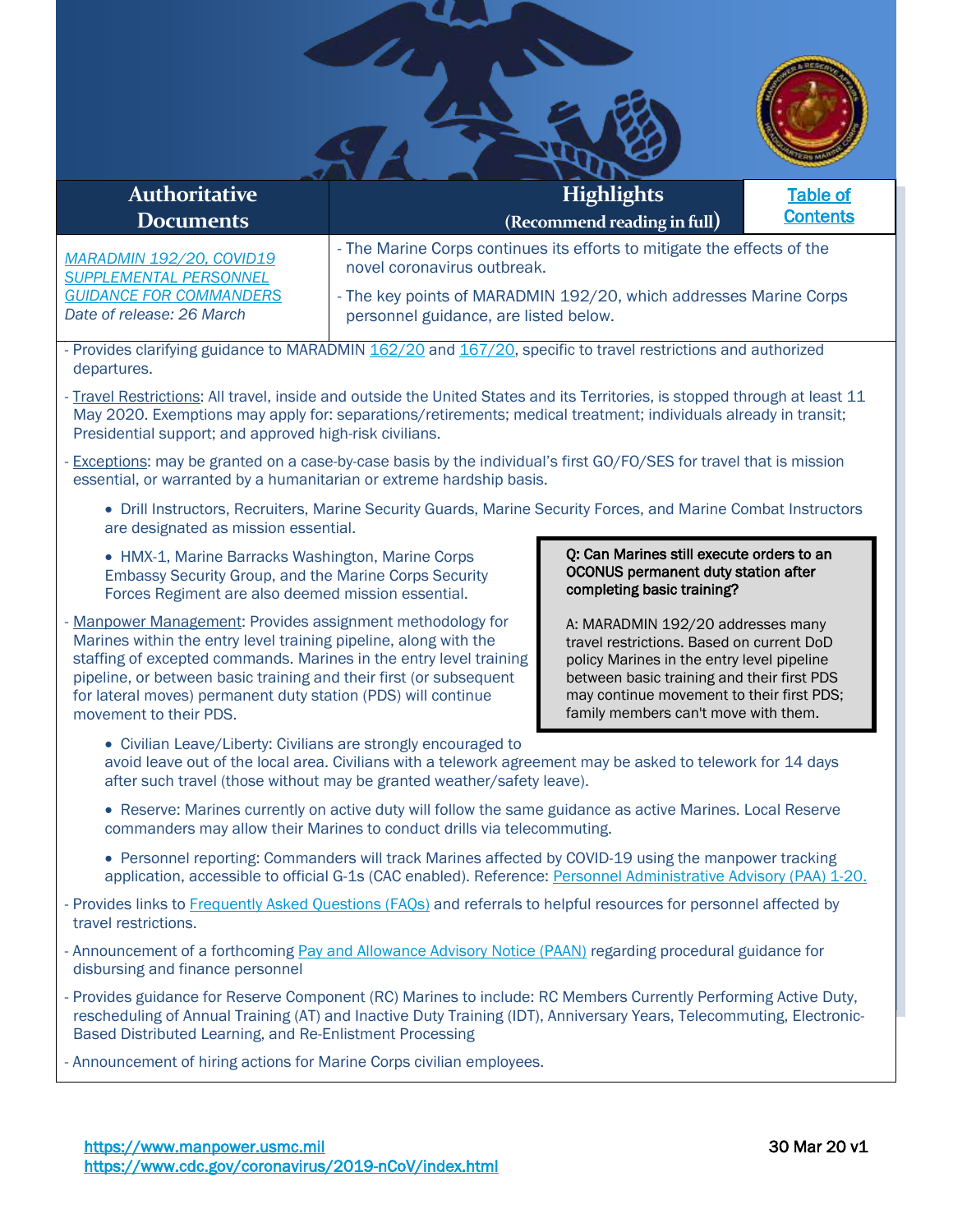| <b>Authoritative</b>                                                                                                                                                                                                                                                                                                                                        | <b>Highlights</b>                                                                                                                                                                                                                                                                                                                                                                                                                               | <b>Table of</b> |  |  |  |
|-------------------------------------------------------------------------------------------------------------------------------------------------------------------------------------------------------------------------------------------------------------------------------------------------------------------------------------------------------------|-------------------------------------------------------------------------------------------------------------------------------------------------------------------------------------------------------------------------------------------------------------------------------------------------------------------------------------------------------------------------------------------------------------------------------------------------|-----------------|--|--|--|
| <b>Documents</b>                                                                                                                                                                                                                                                                                                                                            | (Recommend reading in full)                                                                                                                                                                                                                                                                                                                                                                                                                     | <b>Contents</b> |  |  |  |
| MARADMIN 193/20, UPDATE #4:<br><b>DOD OCONUS STOP MOVEMENT</b><br>Date of release: 26 March                                                                                                                                                                                                                                                                 | - Provides supplemental guidance MARADMIN 162/20 and 167/20 by<br>updating SECDEF-ordered travel restrictions.                                                                                                                                                                                                                                                                                                                                  |                 |  |  |  |
|                                                                                                                                                                                                                                                                                                                                                             | - Effective 25 March until 24 May 2020, all Marines and Marine Corps civilian personnel and their sponsored family<br>members not under the responsibility of a U.S. Chief of Mission will immediately stop movement for all international<br>travel, including travel to, from, or through a foreign country.                                                                                                                                  |                 |  |  |  |
|                                                                                                                                                                                                                                                                                                                                                             | This stop movement order includes all official travel and movements associated with permanent change of<br>station orders, travel for temporary duty and government funded leave, service member personal leave and<br>SECDEF-ordered fiscal year 2020 global force management allocation plan activities.                                                                                                                                      |                 |  |  |  |
| -Scheduled deployments/redeployments of U.S. Navy vessels and embarked units and personnel is authorized,<br>provided they are in transit for 14 days and have met the restriction of movement requirements outlined in DoD force<br>health protection guidance.                                                                                            |                                                                                                                                                                                                                                                                                                                                                                                                                                                 |                 |  |  |  |
| -Domestic travel restrictions and their associated timeframe directed in Deputy SECDEF Memo. Stop Movement for all<br>Domestic Travel for DoD Components in Response to Corona virus Disease 2019 and MARADMIN 162/20 are not                                                                                                                               |                                                                                                                                                                                                                                                                                                                                                                                                                                                 |                 |  |  |  |
| affected by this order.                                                                                                                                                                                                                                                                                                                                     |                                                                                                                                                                                                                                                                                                                                                                                                                                                 |                 |  |  |  |
| -Travel by patients and medical providers for the purpose of medical treatment for Marines and their family members<br>is authorized; approved retirements or separations that fall within this stop movement period are not affected.                                                                                                                      |                                                                                                                                                                                                                                                                                                                                                                                                                                                 |                 |  |  |  |
| -Individuals whose temporary duty travel ends while this memorandum is in effect are authorized to return to their<br>home stations. Individual augments to OCONUS operations in a TAD status who have not commenced travel will stop<br>movement during the directed period.                                                                               |                                                                                                                                                                                                                                                                                                                                                                                                                                                 |                 |  |  |  |
| Individuals who have already initiated travel (including intermediate stops) are authorized to continue to their final<br>destination.                                                                                                                                                                                                                      |                                                                                                                                                                                                                                                                                                                                                                                                                                                 |                 |  |  |  |
| Exceptions to these restrictions may be granted for compelling cases where the travel is: (1) determined to be<br>mission essential; (2) necessary for humanitarian reasons; (3) warranted due to extreme hardship.                                                                                                                                         |                                                                                                                                                                                                                                                                                                                                                                                                                                                 |                 |  |  |  |
| - Approval authority for exceptions for Global Force Management activities is the Joint Staff Director of Operations (DJ-<br>3). All requests for exceptions to policy must be submitted to the Joint Staff DJ-3 and will be routed through the<br>appropriate CCMD or Marine chain of command to DC PP&O COVID-19 MCCAT for forwarding to the Joint Staff. |                                                                                                                                                                                                                                                                                                                                                                                                                                                 |                 |  |  |  |
| <b>Agencies</b>                                                                                                                                                                                                                                                                                                                                             | - Approval authority for other exceptions belongs to the Combatant Commander if the individual is assigned or<br>allocated to a Combatant Command; the Chairman of the Joint Chiefs of Staff if the individual is assigned to the Joint<br>Staff; or the Chief Management Officer for the Office of the Secretary of Defense, Defense Field Activities and                                                                                      |                 |  |  |  |
|                                                                                                                                                                                                                                                                                                                                                             | - For service retained personnel, approval authority for exceptions is delegated from the Commandant of the Marine<br>Corps to the first General Officer or member of the Senior Executive Service in the Marine's chain of command.                                                                                                                                                                                                            |                 |  |  |  |
|                                                                                                                                                                                                                                                                                                                                                             | <b>Service Retained Personnel</b><br>Military Department forces required to execute Service institutional<br>activities specified in Title 10, USC, are considered "unassigned."<br>The Military Departments are also tasked with providing trained and<br>equipped forces to the Combatant Commanders via the allocation<br>process. These forces are designated as "Service retained."<br>Joint Publication 5-0, Joint Planning, 16 June 2017 |                 |  |  |  |

 $\mathbf{u}$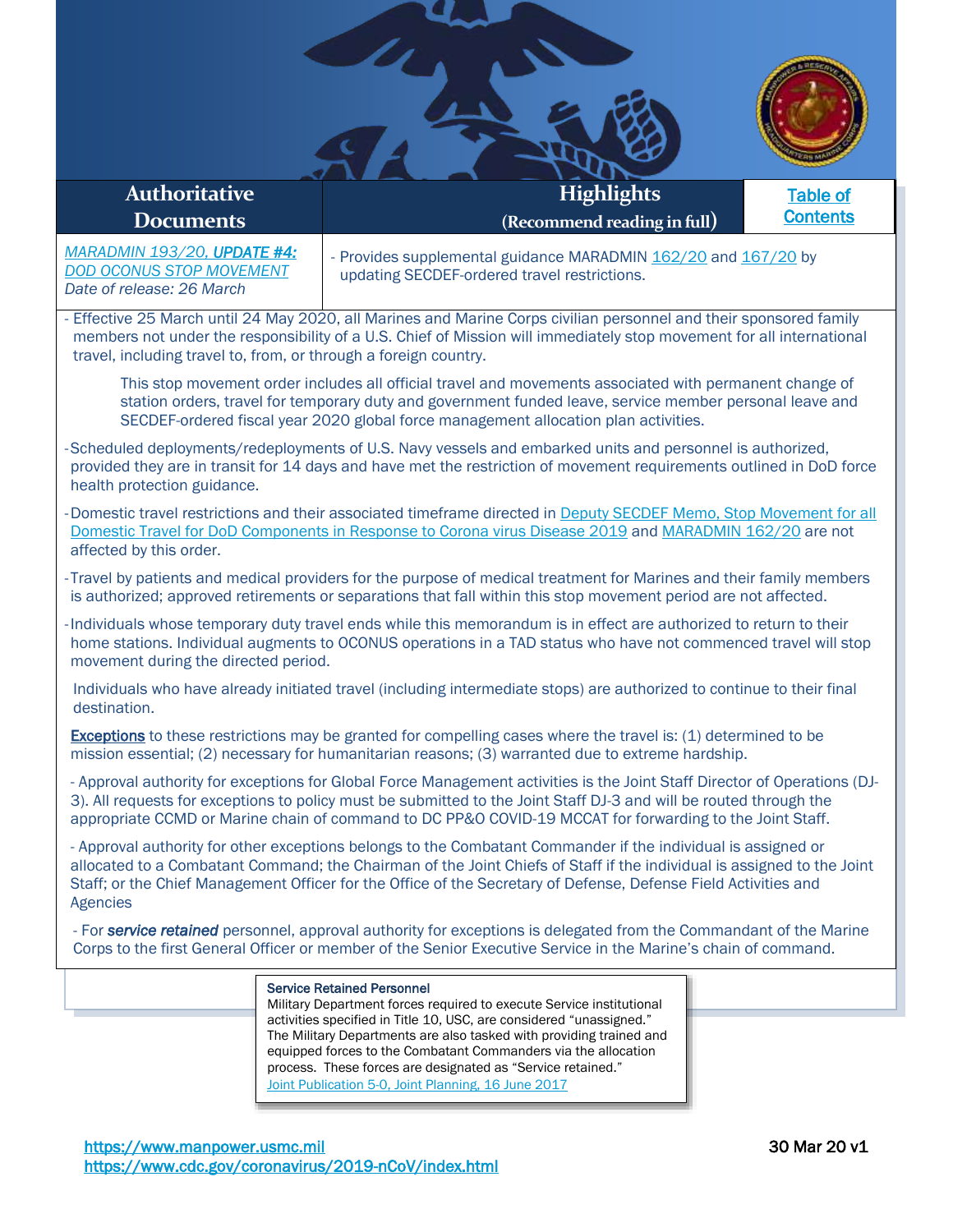| <b>Authoritative</b>                                                                                                                                            | <b>Highlights</b>                                                                                                                                                                                                                                                                                                                                          | <b>Table of</b> |
|-----------------------------------------------------------------------------------------------------------------------------------------------------------------|------------------------------------------------------------------------------------------------------------------------------------------------------------------------------------------------------------------------------------------------------------------------------------------------------------------------------------------------------------|-----------------|
| <b>Documents</b>                                                                                                                                                | (Recommend reading in full)                                                                                                                                                                                                                                                                                                                                | <b>Contents</b> |
| <b>MARADMIN 196/20,</b><br><b>DELAY OF THE FY21 WARRANT</b><br><b>OFFICER AND FY20 GUNNERY</b><br><b>SERGEANT SELECTION BOARDS</b><br>Date of release: 27 March | - Announces the postponement of the convening of the <b>FY21 Enlisted to</b><br>Warrant Officer Regular Selection Board (scheduled for 5 May) and the FY20<br>Gunnery Sergeant Selection Board (scheduled for 15 April).<br>- These Boards will be rescheduled and updated board guidance will be<br>released via separate Marine Administrative Messages. |                 |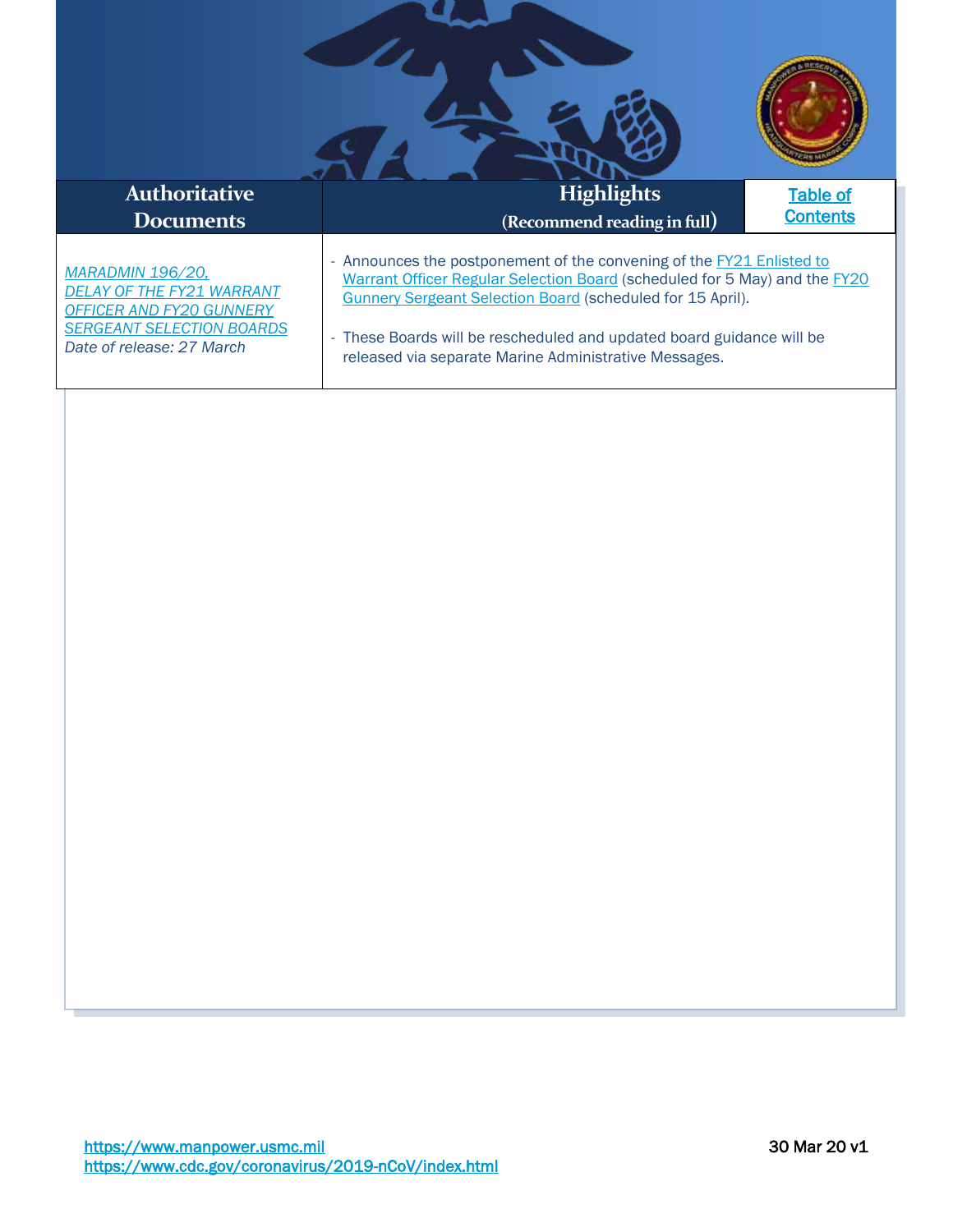

### <span id="page-5-1"></span><span id="page-5-0"></span>(1) ALTERNATE PLACES OF DUTY AND TELEWORK

#### Q1.1: I am unable to report to duty with my unit because my wife has tested positive for COVID-19, and I was told to stay home. Will I be given leave to care for her?

A1.1: You should discuss this issue with your chain of command, who may be able to provide you with options based upon your specific circumstances. Potential options you may wish to discuss with them include: leave, designation of an alternate place of duty, and telework.

#### Q1.2: Why haven't all military members been told to stay home instead of coming in for duty?

A1.2: The military must still perform all essential missions, but military commanders have been given [guidance t](https://media.defense.gov/2020/Mar/26/2002270634/-1/-1/1/Military-Personnel-Guidance-for-Department-of-Defense-Components-in-Responding-to-Coronavirus-Disease-2019.pdf)o apply leave and liberty policies

liberally to the maximum extent while continuing to ensure they can fulfill these missions. Military commanders have broad authority to assign members to alternate places of duty, such as a member's residence or government quarters, which could include allowing members to care for family members. Military commanders can also authorize members to perform duties remotely if possible.

#### Q1.3: Is telework an option for military members?

İ

A1.3: Yes, telework-ready military members, who can perform appropriate military duties remotely, may be assigned to an alternate duty location in their residence or government quarters. Military commanders will determine those members who can work remotely and assign appropriate duties. Not every military member is able to telework, and it is up to the discretion of each commander to determine how to effectively utilize telework. In certain circumstances, you may be ordered to telework and will not be given the option of reporting for duty at your regular duty location. You should check with chain of command for specific guidance on who is authorized to telework and who must report for duty at the primary duty location.

#### Q1.4: I am unable to telework from home because my job is to perform maintenance on helicopters. What do I do if I am potentially exposed to COVID-19 and need to stay home?

A1.4: Members who are sick should notify the chain of command and seek medical attention, as appropriate. The commander will make a decision whether or not to order you into restriction of movement for self-monitoring. An inability to perform traditional "telework" is not a barrier to complying with restriction of movement orders. Your commander has authority to assign you to an alternate place of duty, which could include your residence, during a period you are ordered to restriction of movement for self-monitoring.

[Table of](#page-0-0)  **Contents** 



10. [Additional Information](#page-11-1)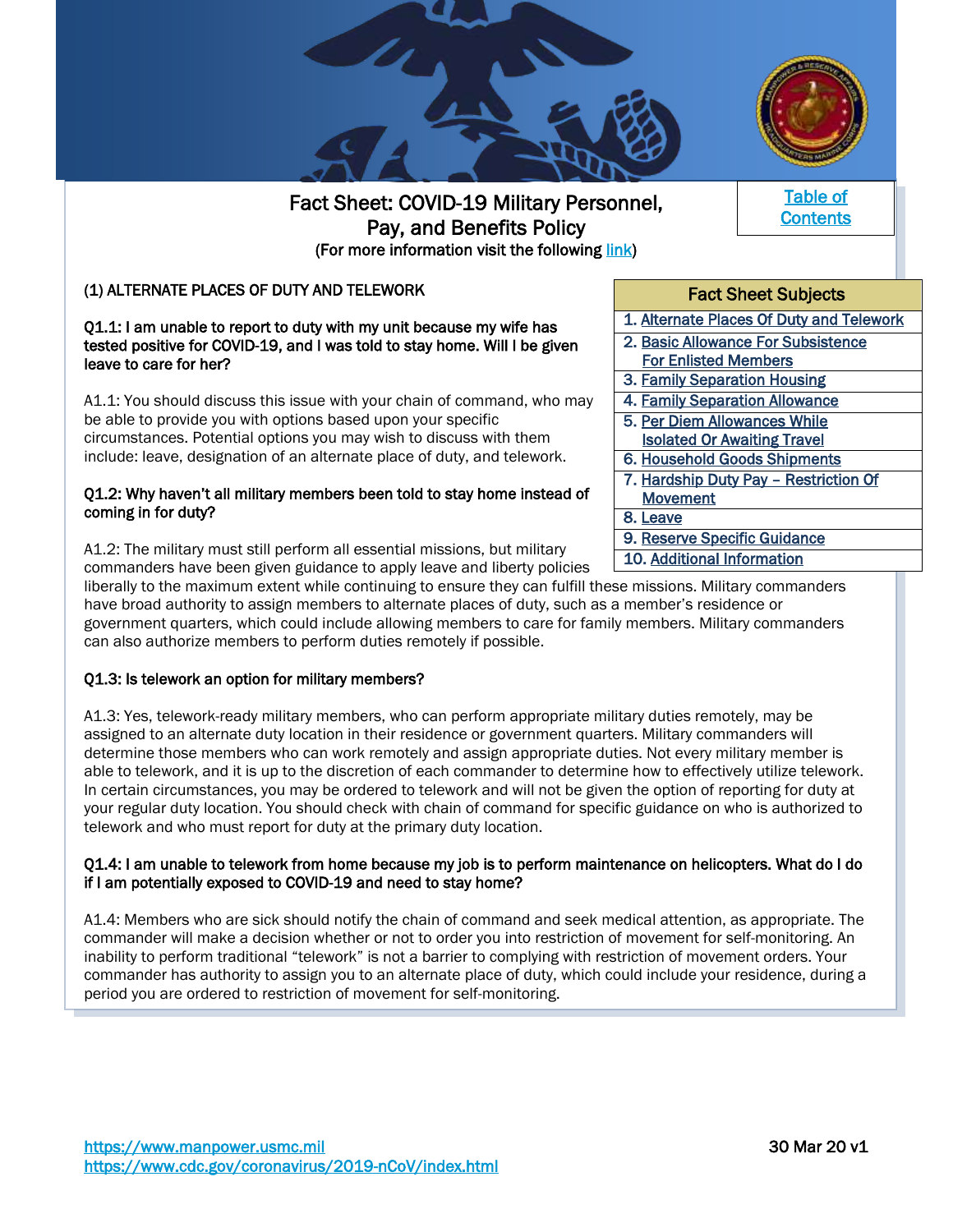





[ss](#page-0-0) 

### <span id="page-6-0"></span>(2) BASIC ALLOWANCE FOR SUBSISTENCE FOR ENLISTED MARINES

#### Q2.1: Will Basic Allowance for Subsistence (BAS) stop if I start receiving food (room service) from the government dining facility while under self-monitoring?

A2.1: No, your BAS should not stop but you will likely have to pay for those meals under the dining rate rules, unless granted an exception to policy by your commander.

#### Q2.2: If I am self-monitoring at home, can I get Basic Allowance for Subsistence Level II (BAS II) instead of BAS?

A2.2: Generally, no. BAS II (i.e., twice the monthly rate) may be authorized for those members ordered to lodging that cannot store food, which in turn requires the member to get his or her meals from a commercial source. BAS II may only be authorized for an individual in these circumstances if it is uniformly authorized for all enlisted members in similar situations at the same installation or in the same geographic area.

#### Q2.3: If I am self-monitoring at my house (or any non-government provided facility such as a hotel) and would normally have my BAS auto-deducted because I eat at a government dining facility, can I stop the auto-deduction?

A2.3: Yes, but only if your meals are not being provided by the government. Isolated members who are given "room service" from the government facility should have those meals deducted from their BAS as they would normally do.

#### Q2.4: I am an officer, will my Basic Allowance for Subsistence (BAS) change?

A2.4: No, BAS for officers is not changed at this time.

#### <span id="page-6-1"></span>(3) FAMILY SEPARATION HOUSING

L I

#### Q3.1: If my dependent is not authorized concurrent travel on my PCS orders to my new duty station because of the travel restrictions, am I eligible to receive a second basic allowance for housing allowance?

A3.1: Basic Allowance for Housing (BAH) at the new duty station and Family Separation Housing Allowance (FSH) will be authorized if ALL of the following conditions are met:

- Government quarters are not available at the new duty station,
- The member has obtained private-sector housing, and
- The dependent does not reside at or near the new permanent duty station.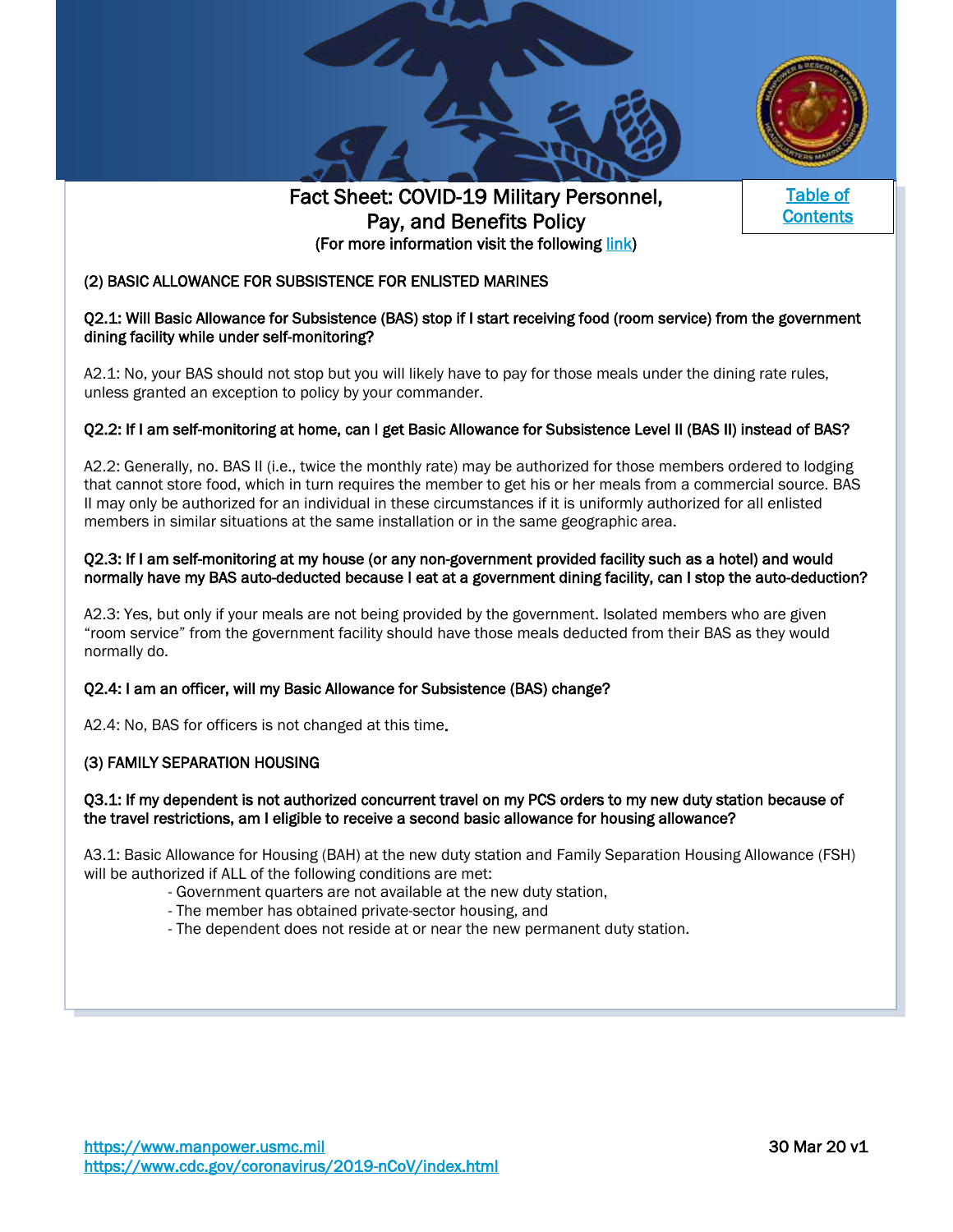





[ss](#page-0-0) 

### Q3.2: How much do I get if I am eligible for Family Separation Housing Allowance (FSH) in the U.S.?

A3.2: You will continue to receive Basic Allowance for Housing (BAH) at the "with-dependent" rate for your dependent's location or the old permanent duty station (whichever is more equitable). Additionally, FSH will be paid in a monthly amount equal to the "without-dependent" BAH rate applicable to your paygrade for the new permanent duty station.

#### Q3.3: If my dependent visits me at my new duty station, will I continue to receive Family Separation Housing (FSH)?

A3.3: Your FSH will continue uninterrupted while your dependent visits at or near the new duty station, but the visit cannot exceed 90 continuous days. If, for unforeseen reasons, such as illness or another emergency, a visit lasts 91 or more days, FSH stops at the end of the 90-day period. FSH is authorized again on the day the dependent depart from the permanent duty station. If one or more, but not all, dependents visit for longer than 90 days and you are authorized a with-dependent housing allowance on behalf of the dependents who are not visiting or do not reside in the vicinity of your PDS, then FSH will continue uninterrupted.

#### <span id="page-7-0"></span>(4) FAMILY SEPARATION ALLOWANCE (FSA)

Q4.1: I have been hospitalized at a medical facility near my permanent duty station and near where my dependents live. I am unable to see them. Am I eligible for Family Separation Allowance (FSA)?

A4.2: No, unfortunately Family Separation Allowance (FSA) is not authorized in this situation.

#### Q4.3: My command ordered me into restriction of movement for self-monitoring near my permanent duty station and I am unable to return to be with my family even though we live nearby. Am I eligible for Family Separation Allowance (FSA)?

A4.3: No, unfortunately Family Separation Allowance (FSA) is not authorized in this situation. You may be eligible for other benefits, such as Hardship Duty Pay – Restriction of Movement (HDP-ROM) depending on where you are ordered to self-monitor (see Section 7).

#### Q4.4: I am away from my family on TDY and not allowed to return because of the stop movement order? I was receiving Family Separation Allowance – Temporary (FSA-T). Will that continue?

A4.4: Yes, FSA-T will continue until the TDY ends, as long as the total length of the separation is 30 days or more.

Q4.5: I am currently in the middle of a permanent change of station (PCS) move. As a result of the stop movement order, I am separated from my dependents and expect to be separated from them for an extended period of time. Am I eligible for FSA?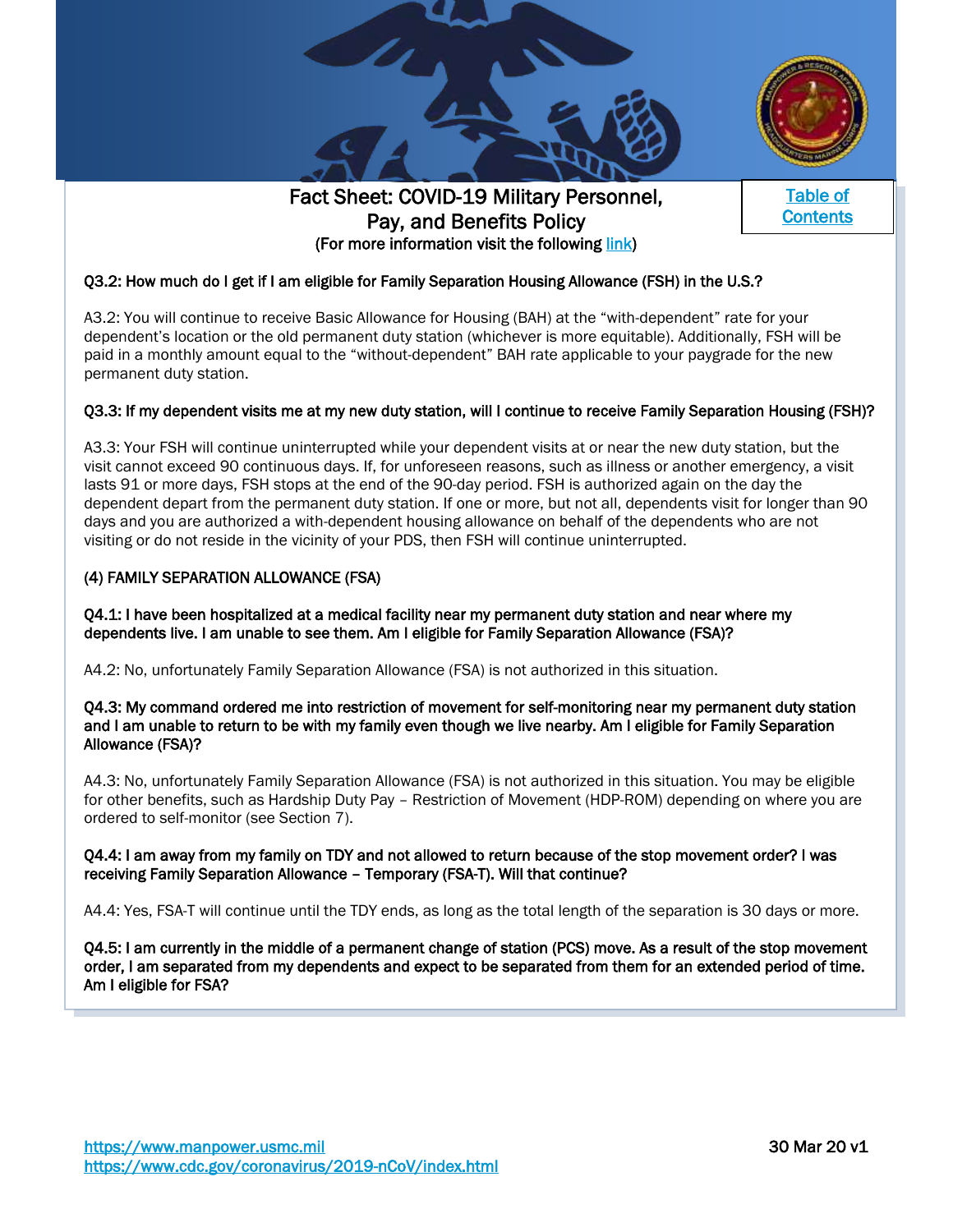





[ss](#page-0-0) 

A4.5: Yes. Members who are separated during the PCS process, where a member is at the original or new duty location, but the dependents are at the other, should receive Family Separation Allowance – Restricted (FSA-R) if the directed separation lasts longer than 30 days. If the separation lasts longer than 30 days, FSA-R will start and will apply retroactively.

# <span id="page-8-0"></span>(5) [PER DIEM ALLOWANCES WHILE ISOLATED OR AWAITING TRAVEL](#page-8-0)

#### Q5.1: I was ordered in to self-monitoring after I returned from official government travel. What benefits are available to me?

A5.1: The Joint Travel Regulations (JTR) was updated to provide guidance on per diem allowances that are impacted by COVID-19. This website is a helpful source of information: [https://www.defensetravel.dod.mil/site/news\\_Coronavirus.cfm](https://www.defensetravel.dod.mil/site/news_Coronavirus.cfm)

#### Q5.2: We are in the middle of a permanent change of station (PCS), but our travel was halted after I checked out of my command. How do I pay for lodging and meals?

A5.2: You will likely be eligible for per diem while awaiting transportation to cover lodging, meals, and incidental expenses. You will want to communicate with both your detaching command and your gaining command about your situation while awaiting travel.

#### Q5.3: I was ordered to self-isolate while in the middle of temporary duty travel for official duty. What happens when my TDY orders are supposed to end?

A5.3: If you are ordered into restriction of movement for self-monitoring at a TDY location, your command may authorize continued TDY travel and transportation allowances. Your TDY orders should be modified to extend the TDY assignment to cover the period of self-monitoring, allowing your per diem and travel allowances to continue until you can return to your permanent duty station.

#### <span id="page-8-1"></span>(6) HOUSEHOLD GOODS SHIPMENTS

#### Q6.1: I was supposed to move my household goods next week. Will that still happen?

A6.1: No, if the actual move has not commenced (i.e., HHG has not been packed-out/picked up from the residence), the responsible Personal Property Office will suspend or reschedule the shipment and inform the members their shipment will be rescheduled to a later date.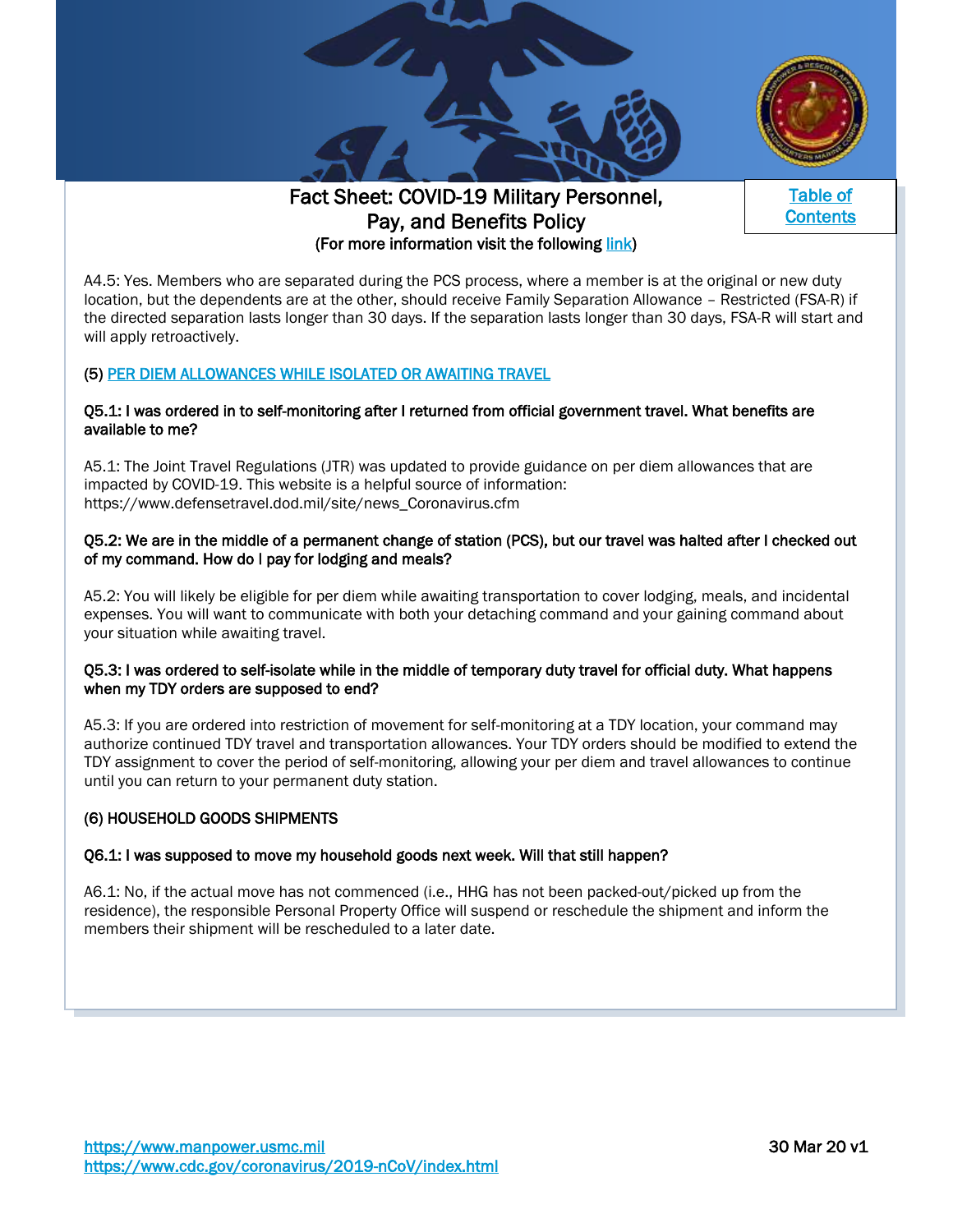





[ss](#page-0-0) 

# <span id="page-9-0"></span>(7) HARDSHIP DUTY PAY – RESTRICTION OF MOVEMENT

#### Q7.1: I have heard about this new pay called HDP-ROM. What is that?

A7.1: Hardship Duty Pay – Restriction of Movement (HDP-ROM) is a newly-authorized pay that compensates service members for the hardship associated with being ordered to self-monitor in isolation (i.e., restriction of movement) somewhere other than at their home or a government-funded lodging facility. HDP-ROM is only payable in situations in which the member remains assigned to the same permanent duty station; it is not payable when a member is isolated while on official travel or Permanent Change of Station (PCS). For allowances payable while on travel or PCS, see [Section 5.](#page-8-0)

#### Q7.2: I haven't been feeling well and am worried that I may have Coronavirus. I don't want to infect my family and friends. Can I just isolate myself at a hotel and then request HDP-ROM to defray the cost?

A7.2: No, HDP-ROM may only be paid in the case were your commander (in conjunction with military or civilian health care providers) determines that you are required to self-monitor and orders you to do so away from your existing residence at a location not provided by or funded by the government.

#### Q7.3: I have been ordered to restriction of movement for self-monitoring because I recently returned home from travel during which I may have come in contact with someone infected by COVID-19. I have spent the past two weeks alone in my personal residence. When will I receive my Hardship Duty Pay – Restriction of Movement (HDP-ROM) payment?

A7.3: Although you have been ordered to restriction of movement for self-monitoring, you have been allowed to do so at home in your personal residence. You receive Basic Allowance for Housing (BAH) for your residence. Therefore, you are not eligible for HDP-ROM.

#### Q7.4: I am in the middle of a PCS move and just checked out of my old command. But, now I was ordered to stay at my old duty station as a part of the stop-movement. Am I eligible for HDP-ROM?

A7.4: No, however you will likely be eligible to receive per diem while awaiting transportation. See [Section 5](#page-8-0) or check with your personnel office.

#### Q7.5: I just returned from a deployment and transited through a CDC THN Level 3 country. I am required to selfmonitor but don't want to potentially expose my dependents. Am I eligible for HDP-ROM?

A7.5: Your commander may order you to self-isolate from your family who did not travel to the CDC Level 3 country and are not currently affected by COVID-19.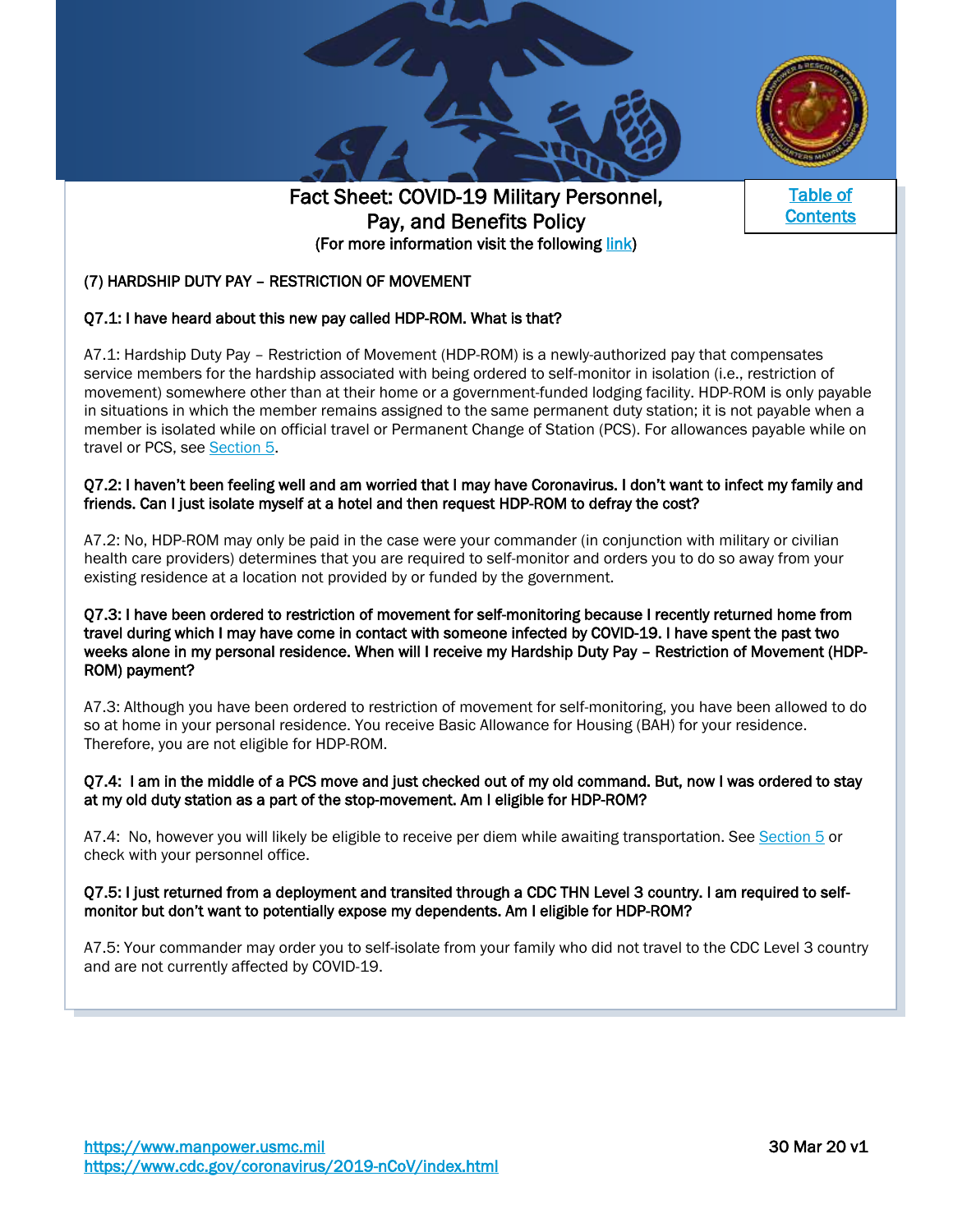





[ss](#page-0-0) 

If no on-post government facilities (e.g. barracks, dorms) or government-funded lodging (e.g., government contract off-post hotel rooms) are available and you are required to incur additional costs for lodging, which are neither reimbursed nor defrayed by any other source, you are eligible for Hardship Duty Pay – Restriction of Movement (HDP-ROM). You will receive a taxable payment of \$100 per day, not to exceed \$1,500 per month. HDP-ROM compensates you for the hardship incurred from being ordered by your command to restrict your movements and self-monitor under conditions where you incur lodging costs.

#### Q7.6: I just returned from deployment and am not required to self-monitor. However, we think one of my dependents was exposed to COVID-19 while I was gone. If I return to my residence, I will also be exposed. Am I eligible for HDP-ROM?

A7.6: Your commander may order you to restrict your contact with your potentially exposed dependents. If no onpost government facilities (e.g., barracks, dorm) or government-funded lodging (e.g., government contract off-post hotel rooms) are available and you are required to incur additional costs for lodging, which are neither reimbursed nor defrayed by any other source, you are eligible for Hardship Duty Pay – Restriction of Movement (HDP-ROM). You will receive a taxable payment of \$100 per day, not to exceed \$1,500 per month. HDP-ROM compensates you for the hardship incurred from being ordered by your command to restrict your movements to isolate you from your family under conditions where you incur lodging costs.

# <span id="page-10-0"></span>(8) LEAVE

#### Q8.1: Can I still take the ordinary leave that was previously approved?

A8.1: Yes, but only in your local area. Marines who already have leave scheduled are still able to take leave; however, current restrictions limit military members to taking leave in the local area.

#### Q8.2: If I traveled to a location away from my permanent duty station and am required to self-monitor for 14 days, will I be charged extra leave?

A8.2: Not necessarily. If you become ill or are required to self-monitor, you should alert your chain of command immediately. Depending upon your circumstances, your command may place you in a different leave or duty status for the duration of your illness or period of self-monitoring.

# Q8.3: I am worried about exceeding my 60 days of leave and losing it because of this crisis. What can I do?

A8.3: It is too early to determine how long the crisis will last or what the long-term effects on your leave benefits may be. We expect to revisit the limitation on carrying forward more than 60 days of leave toward the end of the summer. In the meantime, your command may still authorize you to take leave in the local area.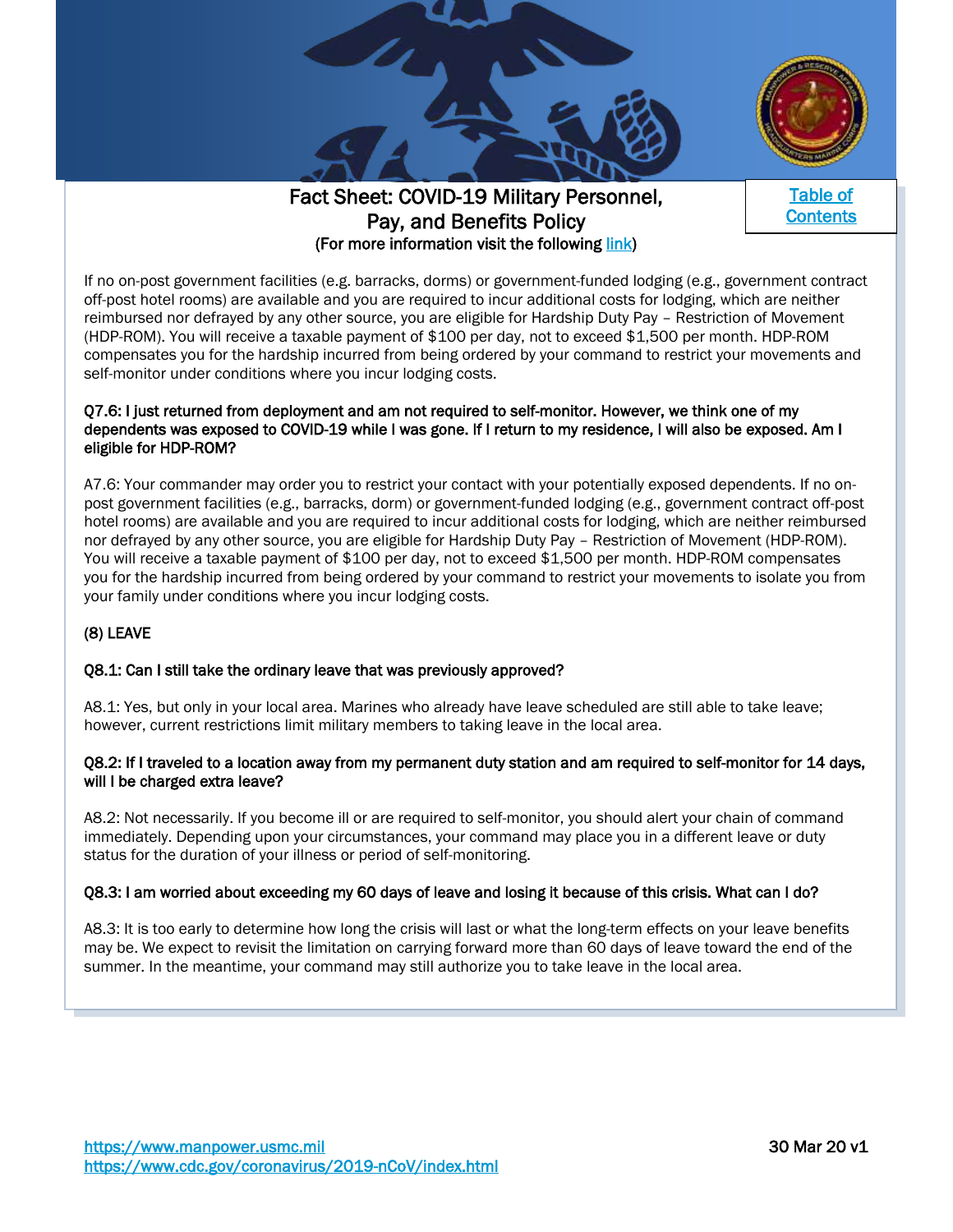





[ss](#page-0-0) 

### Q8.4: Can I take emergency leave to travel and care for my parents or another relative in another state?

A8.4: Possibly, but that will need to be authorized by your chain of command. Except in very limited circumstances, leave may only be taken within your local area. However, exceptions may be authorized in compelling cases where the travel is: (1) determined to be mission-essential; (2) necessary for humanitarian reasons; or (3) warranted due to extreme hardship.

#### <span id="page-11-0"></span>(9) RESERVE SPECIFIC GUIDANCE

#### Q9.1: I am a member of the Marine Corps Reserve. Will my annual training be cancelled?

A9.1: The reserve components have broad discretion to reschedule, cancel, or determine other ways for Reserve members to complete training requirements. Recommend checking with your specific unit or military commander for guidance.

#### Q9.2: How can reservists continue to perform duty if their units are cancelling unit assemblies and drill weekends?

A9.2: There are options for use of alternate duty locations for performance of some reserve duties in lieu of performing duty at the primary drill location. Where possible, military commanders will issue guidance to continue performing certain Reserve duties via alternate duty locations. In situations that do not allow alternate duty locations, commanders will reschedule Inactive Duty Training (IDT) or grant authorized absences for the period in which drilling is limited. Commanders will need to be mindful of the minimum service requirements each member of the Reserve needs to perform to achieve a creditable year of service toward retirement, and considerate of the anniversary dates for their members.

#### <span id="page-11-1"></span>(10) ADDITIONAL INFORMATION

#### Q10.1: Where can I go for more information?

A10.1: These websites provide important information on DoD's response to COVID-19:

[https://www.defense.gov/Explore/Spotlight/Coronavirus](https://www.defense.gov/Explore/Spotlight/Coronavirus/) <https://www.militaryonesource.mil/coronavirus> [https://www.defensetravel.dod.mil/site/news\\_Coronavirus.cfm](https://www.defensetravel.dod.mil/site/news_Coronavirus.cfm)

Service members and their families are encouraged to call Military OneSource at 1-800-342-9647 and consult<https://www.militaryonesource.mil/coronavirus> for information and referrals to helpful resources.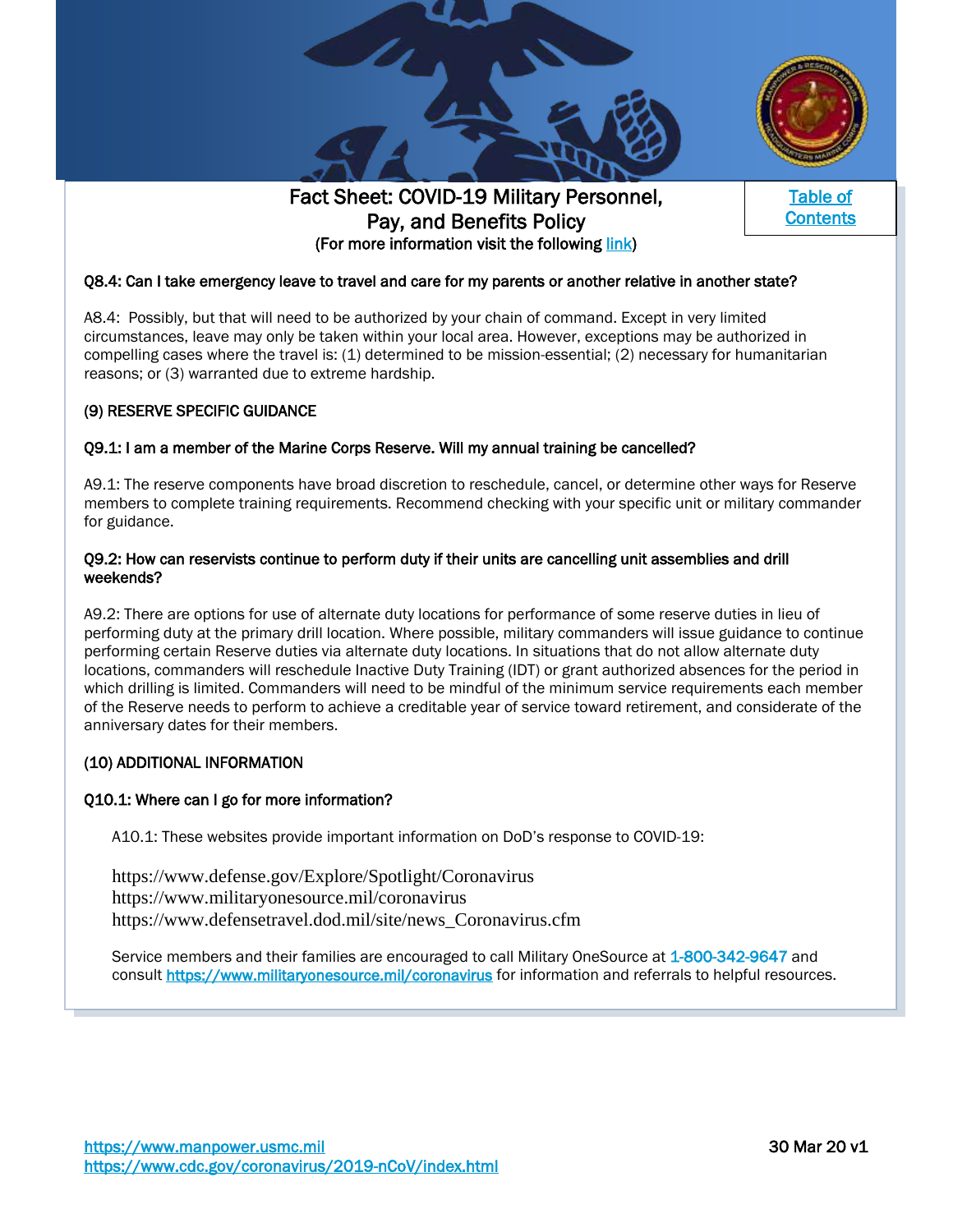



[Table of](#page-0-0)  **Contents** 

# Travel and Transportation Questions and Answers (For more information visit the following [link\)](https://www.dcpas.osd.mil/Content/documents/OD/ref%20d%20-%20DTMO%20COVID-19%20Travel%20QAs%20-%20Civilian%20and%20Military.pdf)

<span id="page-12-0"></span>1. Q: If I am performing a permanent change of station from a [CDC Alert Level 3 Location,](https://www.cdc.gov/coronavirus/2019-ncov/travelers/map-and-travel-notices.html) and am ordered into isolation or quarantine by a public health or medical official at a port of entry before proceeding to my new permanent duty station, what allowances am I authorized?

A: You may be authorized [per diem](https://www.defensetravel.dod.mil/site/perdiem.cfm) while awaiting transportation as long as lodging in kind or meals in kind are not provided.

2. Q: If I am performing a permanent change of station from a CDC Alert Level 3 Location, and am ordered into isolation or quarantine at my new permanent duty station, what allowances am I authorized?

A: You are authorized per diem (lodging plus meals and incidental expenses) for the time you are in isolation or quarantine. Once released, you are authorized to receive your Temporary Lodging Expense.

3. Q: If I am performing a permanent change of station to a CDC Alert Level 3 Location, and am ordered to temporarily return to my old permanent duty station or alternate location, what allowances am I authorized?

A: You may be authorized per diem while awaiting transportation as long as lodging in kind or meals in kind are not provided.

4. Q: If I am on temporary duty to a CDC Alert Level 2 or 3 Location, and am en route when I am ordered to return to my permanent duty station, what allowances am I authorized?

A: You may be authorized standard travel and transportation allowances in accordance with JTR Chapter 2 to return to your permanent duty station.

5. Q: If I am performing a permanent change of station to a CDC Alert Level 3 Location, and am ordered to permanently return to my old permanent duty station or my orders are amended to name a different permanent duty station, what allowances am I authorized?

A: You are authorized permanent change of station allowances in accordance with JTR par. 051206.

#### 6. Q: If I am performing a permanent change of station to a CDC Alert Level 3 Location, and am ordered to remain at a port of departure until transportation is available, what allowances am I authorized?

A: You may be authorized per diem while awaiting transportation as long as lodging in kind or meals in kind are not provided.

l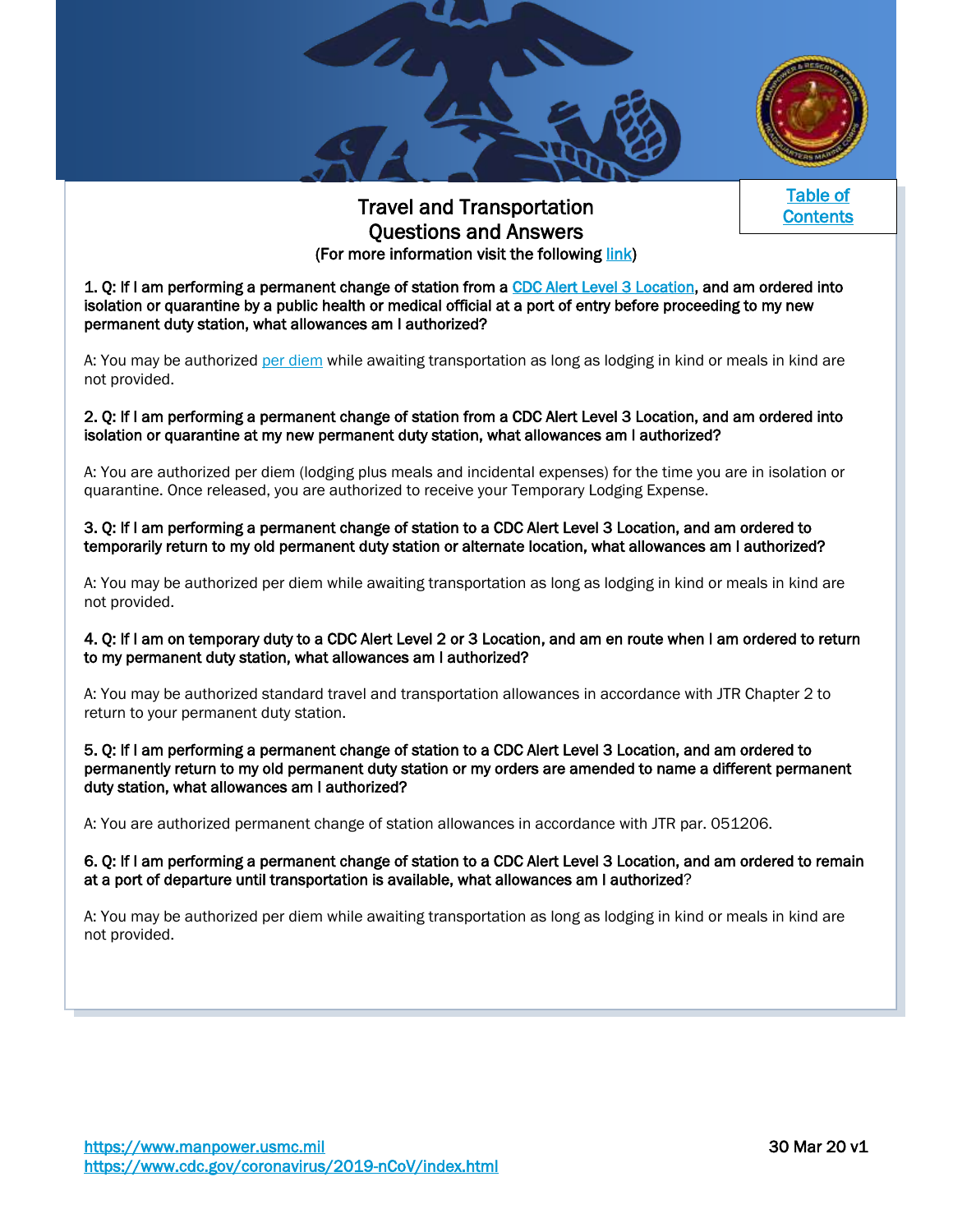

7. Q: If I am performing a permanent change of station to a CDC Alert Level 3 Location, and am ordered to travel to an alternate location until transportation is available, what allowances am I authorized?

l

[Table of](#page-0-0)  **Contents** 

A: You may be authorized per diem while awaiting transportation as long as lodging in kind or meals in kind are not provided.

#### 8. Q: If I am on temporary duty from a CDC Alert Level 3 Location, and am en route when I am ordered to return to my permanent duty station, what allowances am I authorized?

A: You are authorized standard travel and transportation allowances in accordance with [JTR Chapter 2](https://www.defensetravel.dod.mil/site/travelreg.cfm) to return to your permanent duty station.

#### 9. Q: If I am diagnosed with a "quarantinable communicable disease" at a temporary duty location, and am ordered into isolation or quarantine by a public health or medical official at the temporary duty location, what allowances am I authorized?

A: You may be authorized travel and transportation allowances (per diem: lodging, meals, and incidental expenses) and transportation in accordance with JTR Chapter 2. Your temporary duty orders could be amended to extend your temporary duty assignment.

#### 10. Q: If I am performing temporary duty travel, including return from deployment, from a CDC Alert Level 3 Location, and am ordered into isolation or quarantine by a public health or medical official, or DoD official at a port of entry before proceeding to my Permanent Duty Station, what allowances am I authorized?

A: You may be authorized standard travel and transportation allowances in accordance with JTR Chapter 2 while awaiting transportation. Your temporary duty orders could be amended to extend the temporary duty assignment.

#### 11. Q: If I am performing temporary duty travel, including return from deployment, from a CDC Alert Level 3 Location, and am ordered into isolation or quarantine at my Permanent Duty Station, what allowances am I authorized?

A: You may be provided lodging and meals in kind, but you are not authorized any additional travel and transportation allowances. However, if you are placed on a temporary duty order away from your PDS, you may receive standard travel and transportation allowances in accordance with JTR Chapter 2.

#### 12. Q: If I am returning from personal leave to my permanent duty station in a CDC Alert Level 3 Location, and transportation is not available or I am ordered not to return to my permanent duty station, what allowances am I authorized?

A: You are not authorized travel and transportation allowances. However, if you are placed on a temporary duty order away from your PDS, you may receive standard travel and transportation allowances in accordance with JTR Chapter 2.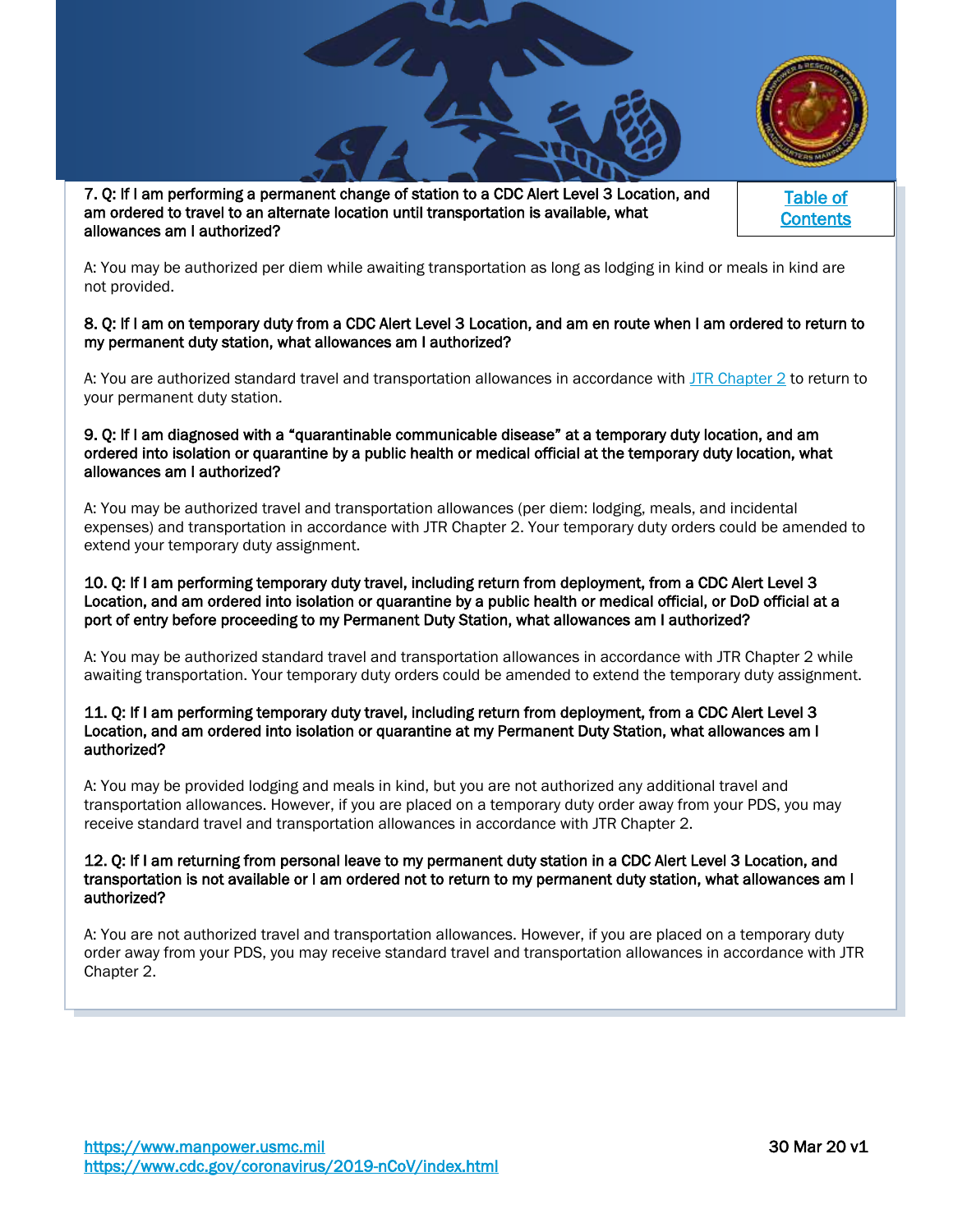

13. Q: If I am a Service member returning from Government funded leave from a CDC Alert Level 3 Location, and am ordered into isolation or quarantine by a public health or medical official at a port of entry before proceeding to my permanent duty station, what allowances am I authorized?

A: You are not authorized travel and transportation allowances. However, if you are placed on a temporary duty order, then you may receive standard travel and transportation allowances in accordance with JTR Chapter 2.

#### 14. Q: If I am a Service member's dependent returning from Government funded leave from a CDC Alert Level 3 Location, and am ordered into isolation or quarantine at my permanent duty station without lodging and meals provided in kind, what allowances am I authorized?

A: You are not authorized travel and transportation allowances at your permanent duty station.

15. Q: If I am a Service member, returning from Government‐funded leave from a CDC Alert Level 3 locations, and ordered into isolation or quarantine by a public health or medical official at a port of entry before proceeding to the permanent duty station, what allowances am I authorized?

A: You are not authorized travel and transportation allowances. However, if you are placed on a temporary duty order, then you may receive standard travel and transportation allowances in accordance with JTR Chapter 2.

16. Q: If I am a Service member's dependent, returning from Government‐funded leave from a CDC Alert Level 3 locations, and ordered into isolation or quarantine by a public health or medical official at a port of entry before proceeding to the permanent duty station, what allowances am I authorized?

A: You are not authorized travel and transportation allowances.

17. Q: If I am performing dependent student transportation to or from school, and ordered into isolation or quarantine at a port of entry by a public health or medical official before proceeding to the permanent duty station or school, what allowances am I authorized?

A: You may be authorized per diem (lodging, meals and incidental expenses) in accordance with JTR, par. 050816D4, as long as lodging in kind or meals in kind are not provided.

#### 18. Q: If I am a Service member's dependent student and ordered into isolation or quarantine at the permanent duty station or school, what allowances am I authorized?

A: You are not authorized travel and transportation allowances.

#### 19. Q: If I am a Service member's dependent and ordered into isolation or quarantine at the permanent duty station, what allowances am I authorized?

A: You are not authorized travel and transportation allowances.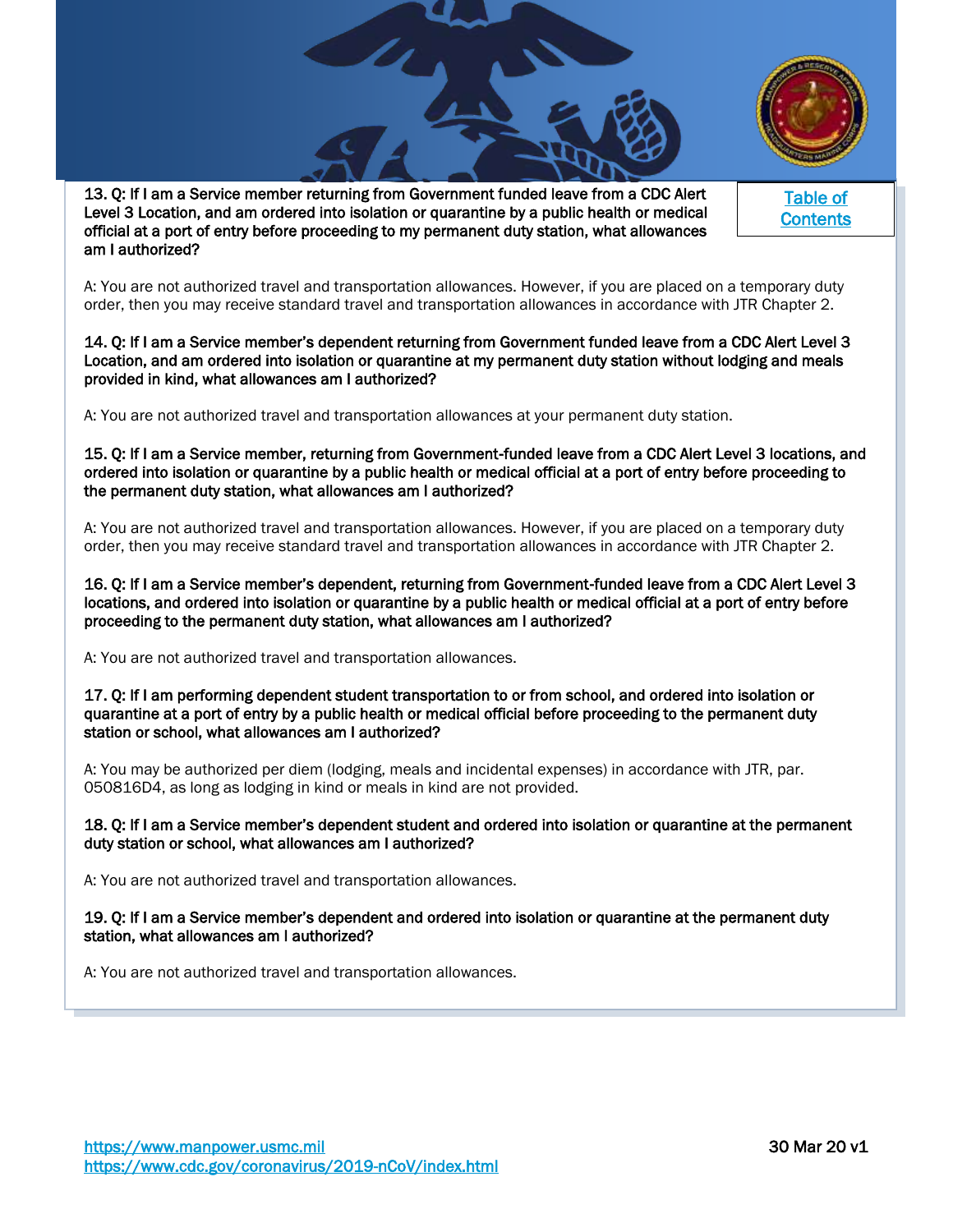20. Q: If I am a Service member and ordered into isolation or quarantine at the permanent duty station, what allowances am I authorized?

Su

[Table of](#page-0-0)  **Contents** 

A: You are not authorized travel and transportation allowances.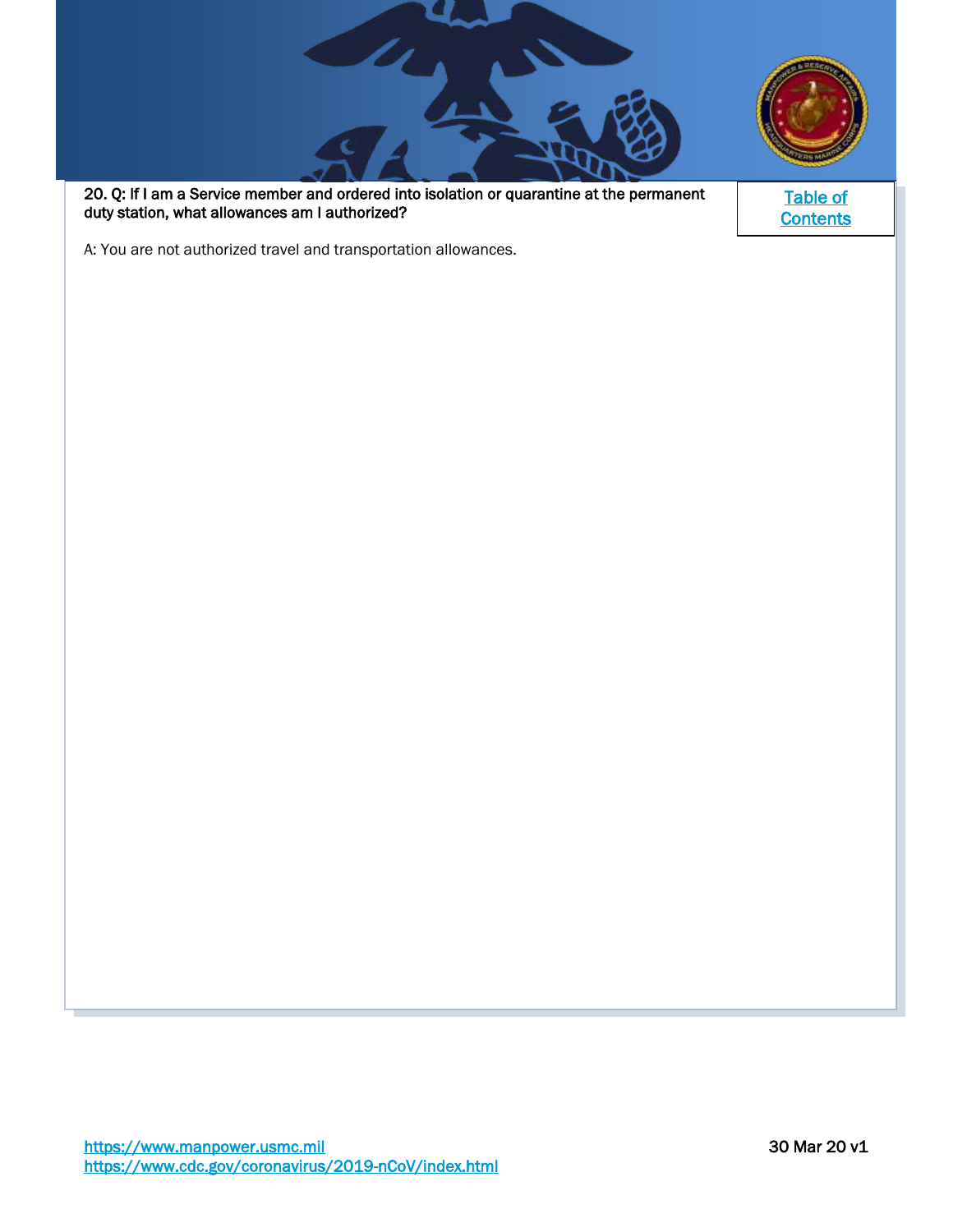



<span id="page-16-0"></span>Entitlements Quick Look Matrix (For more information visit the following [link] (Requires CAC Authentication)

[Table of](#page-0-0)  **Contents** 

|                                                                                          | What does this mean for the Marine? |                          |                                                  |                            |                             |                                         |
|------------------------------------------------------------------------------------------|-------------------------------------|--------------------------|--------------------------------------------------|----------------------------|-----------------------------|-----------------------------------------|
| Scenario                                                                                 | <b>Lodging Per Diem</b>             |                          | <b>Meals &amp; Incidental</b><br>Expenses (M&IE) |                            | <b>Temporary</b><br>Lodging | <b>Hardship Duty</b><br>Pay-Restriction |
|                                                                                          | <b>Member</b>                       | Dependent                | Member                                           | Dependent                  | <b>Expense</b>              | of Movement<br>(HDP-ROM)                |
| PCS: Household goods<br>picked up<br>-or- out-processed                                  | Yes<br>(see note 1)                 | Yes<br>(see note 1)      | Yes<br>(see note 2)                              | Yes<br>(see note 2)        | (see note 3)                | No                                      |
| PCS: Departed previous<br>duty station and en-<br>route to new duty<br>station           | <b>Yes</b><br>(see note $1$ )       | Yes<br>(see note 1)      | Yes<br>(see note 2)                              | <b>Yes</b><br>(see note 2) | (see note 4)                | No                                      |
| PCS: Isolation or<br>Quarantine at previous<br>duty station                              | Yes<br>(see note 1)                 | Yes<br>(see note $1,6$ ) | Yes<br>(see note 2)                              | Yes<br>(see note 2)        | N <sub>o</sub>              | No                                      |
| PCS: Isolation or<br>Quarantine at alternate<br>location                                 | Yes<br>(see note 1)                 | Yes<br>(see note $1,6$ ) | Yes<br>(see note 2)                              | Yes<br>(see note 2)        | No                          | No                                      |
| PCS: Isolation or<br>Quarantine at new duty<br>station                                   | Yes<br>(see note $1$ )              | Yes<br>(see note $1,6$ ) | Yes<br>(see note 2)                              | Yes<br>(see note 2)        | No                          | No                                      |
| Commander-directed<br>self-monitoring                                                    | No                                  | No                       | No                                               | No                         | N <sub>o</sub>              | Yes<br>(see note 5)                     |
| <b>TDY: Directed to</b><br>quarantine at TDY or<br>alternate location                    | Yes                                 | N <sub>o</sub>           | Yes                                              | No                         | No                          | No                                      |
| Government funded<br>leave: Ordered to self-<br>quarantine before return<br>(see note 7) | Yes                                 | No                       | Yes                                              | N <sub>o</sub>             | N <sub>o</sub>              | No                                      |
| Personal Leave:<br>Directed to Return                                                    | Yes                                 | No                       | Yes                                              | N <sub>o</sub>             | N <sub>o</sub>              | No                                      |
| Personal Leave:<br>Directed to Remain                                                    | Yes                                 | <b>No</b>                | Yes                                              | N <sub>o</sub>             | N <sub>0</sub>              | No                                      |
| Note 1 - If Lodging is provided in kind, then per diem is not payable                    |                                     |                          |                                                  |                            |                             |                                         |

Note 2 – If meals are provided in kind, then per diem is not payable

Note 3 – If occupying temporary lodging prior to stop movement – TLE authority may stop the date stop movement was implemented and resume the date the member is directed to resume travel to the new duty station. TLE may not exceed 10 days total for a CONUS to CONUS move, or 5 days total for a CONUS to OCONUS move.

### (Continued on next page)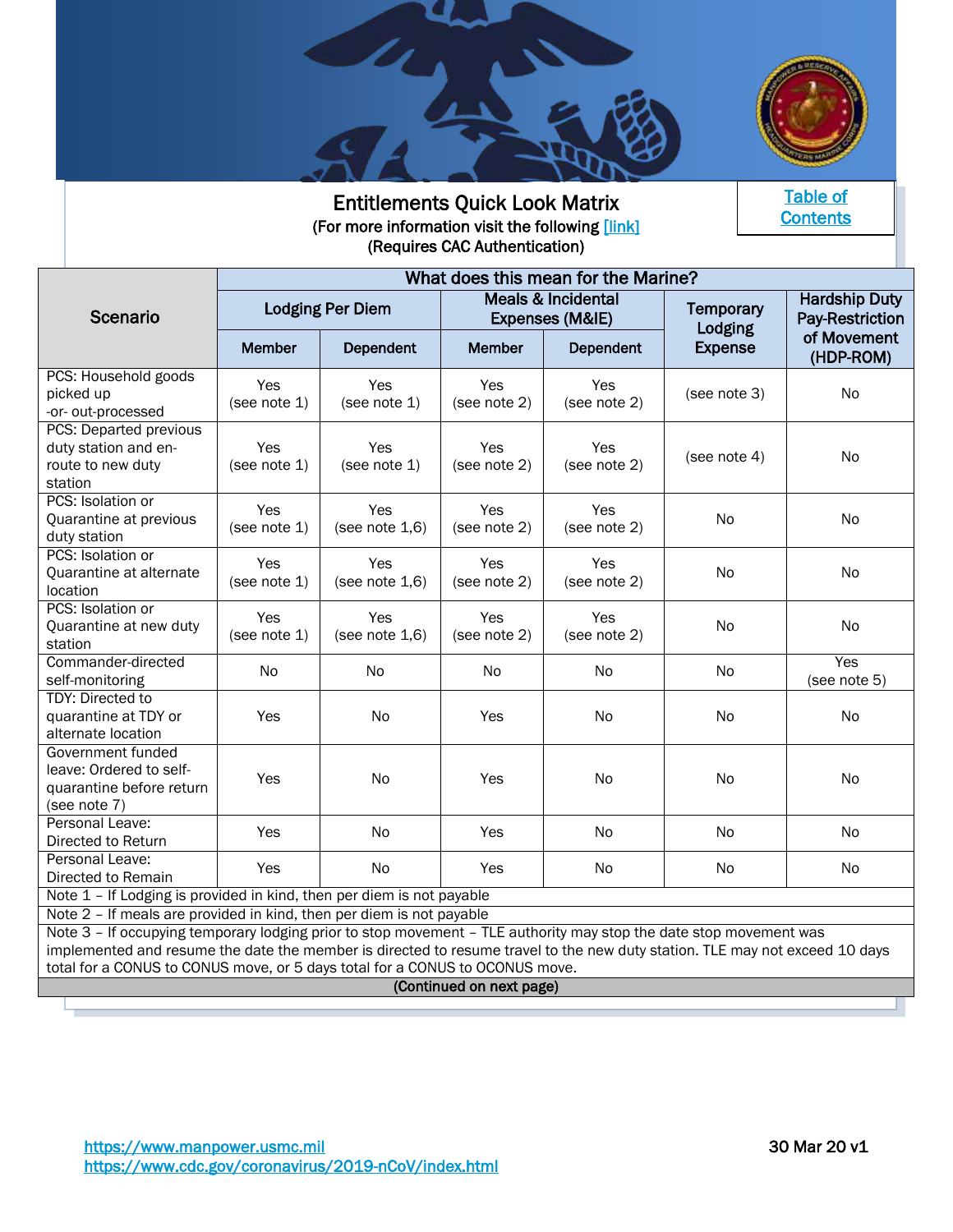

# Entitlements Quick Look Matrix (For more information visit the following [[link\]](https://mypers.af.mil/app/answers/detail/a_id/46605/kw/ENTITLEMENTS%20COVID/p/9/p/9)  (Requires CAC Authentication)



#### (Continued from previous page)

Note 4 - TLE is authorized at the old or new duty station, not to exceed 10 days total for a CONUS to CONUS move, or 5 days total for a CONUS to OCONUS move. TLE authority may stop the date stop movement was implemented and resume the date the member is directed to resume travel to the new duty station.

Note 5 - HDP-ROM will be authorized when members suspected of exposure to COVID-19 are ordered by command to restrict movement for self-monitoring at a facility that is neither provided by the Government nor is at member's personal residence at the permanent duty station. The pay is only authorized if such members are required to pay for the cost of lodging without full or partial reimbursement. The daily rate of HDP-ROM is \$100, not to exceed \$1500 per month, and the combination of HDP-ROM and other assignment and special duty pays may not exceed \$5,000 per month.

Note 6 – Per diem is only paid to dependents while dependents are in quarantine. If dependents refuse to isolate or quarantine, then per diem is not authorized.

Note 7 – When directed to quarantine before proceeding to the member's duty station, the member may be issued TDY orders authorizing per diem. If lodging or meals are provided, then per diem is not payable.

I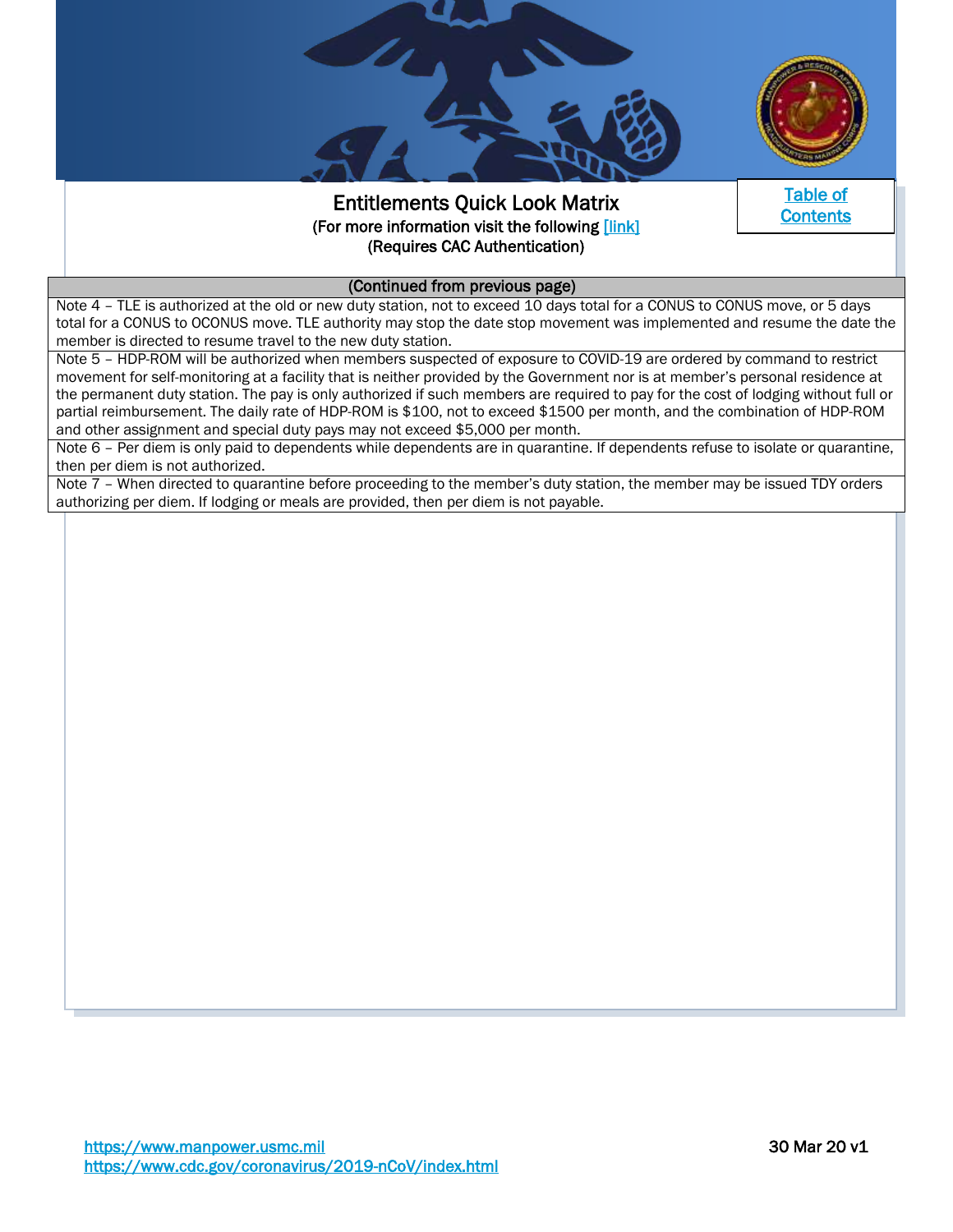

# <span id="page-18-0"></span> Servicemember's Civil Relief Act Overview (For more information visit the following [link\)](https://www.29palms.marines.mil/Portals/56/Docs/SJA/SCRA%20Highlights.pdf)



*The material in this handout provides educational and general information only – this is not legal advice. Speak with a licensed attorney before relying on any information contained within this handout. It is always best to consult with an attorney regarding your legal rights and responsibilities specific to your particular situation before making a decision or taking action.* 

#### **Overview**

The Servicemembers' Civil Relief Act (SCRA) is a federal statute which protects those who serve on active duty. It seeks to protect servicemembers from negative consequences as a result of being on active duty, and allows servicemembers to devote their full attention and energy to their mission. The purpose of the SCRA is to "protect those who have been obliged to drop their own affairs to take up the burdens of the nation."<sup>1</sup> Persons Entitled to Benefits

The SCRA applies to active-duty members of the Marine Corps, Navy, Army, Air Force, and Coast Guard. Servicemembers of a reserve component of the Armed Forces in an active-duty status may claim protections afforded under the SCRA. Servicemembers' dependents may also seek safeguards under the SCRA in limited circumstances, such as evictions or joint leases.

#### Persons Not Entitled to Benefits

Reservists or National Guard personnel not in an active-duty status are not covered under the SCRA. Also, the statute does not protect retired personnel. Servicemembers who may fall under the SCRA's protections, may lose those shields due to the servicemember's own misconduct.

#### Types of Protections

The SCRA provides a variety of protections to servicemembers, including:

Stay of Administrative or Civil Proceedings – A servicemember may request a stay of proceedings to allow the servicemember to appear in and defend a civil cause of action. However, such a stay does not provide immunity from lawsuits or shield servicemembers from civil actions. A judge, magistrate, or hearing officer must issue a stay of at least 90 days upon receiving proper notification from the servicemember. The servicemember must demonstrate to the court or administrative agency that such military service materially affects his or her ability to appear for such proceedings. This right does not apply to criminal proceedings.

<sup>1</sup> Boone v. Lightner, 319 U.S. 561, 575 (1943), reh'g denied, 320 U.S. 809 (1943) (referring to the SCRA).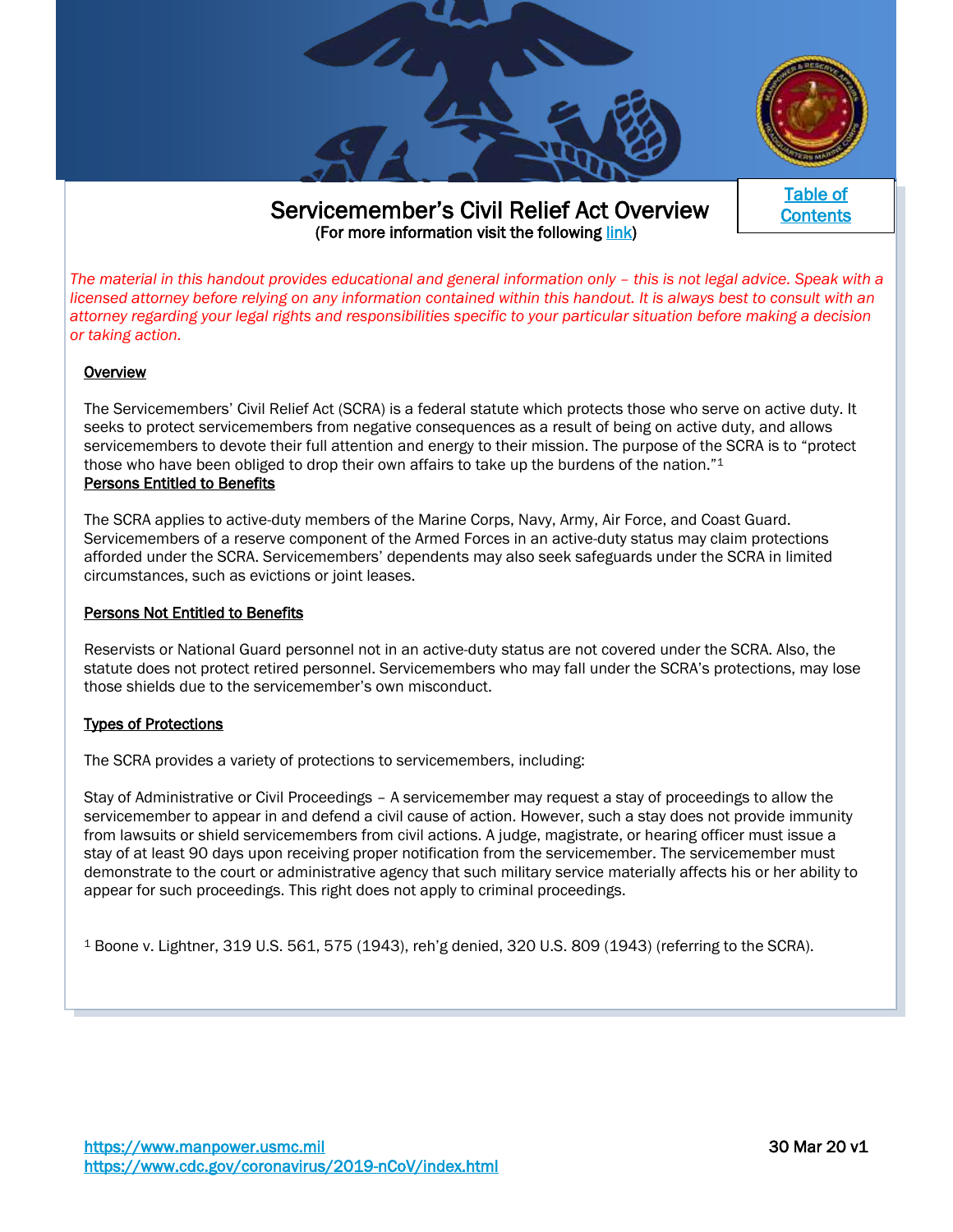

*Reduced Interest Rate* – A servicemember may reduce a financial obligation entered into before active-duty service to six percent, if such active duty materially affects the servicemember's ability to repay the obligation. The reduced rate applies retroactively to the time the servicemember entered into service, and lasts only while the servicemember is on active duty. The reduced rate does not apply to obligations, such as refinancing or credit card balance increases, entered into or accrued while on active duty. [Table of](#page-0-0)  **Contents** 

*Termination of Vehicle Lease* – A servicemember may terminate a lease agreement of a motor vehicle used by the servicemember or dependents. The servicemember must demonstrate either: (1) the servicemember entered into the lease pre-service; (2) the servicemember received PCS orders OCONUS, or from an OCONUS state to a CONUS location; or (3) the servicemember received orders to deploy for not less than 180 days. The SCRA allows a motor-vehicle lease to be terminated without the servicemember being subjected to a termination fee.

*Termination of Residential Lease* – A servicemember may also terminate a lease agreement of an apartment or home. The servicemember must demonstrate either: (1) the servicemember entered into the lease pre-service; (2) the servicemember received PCS orders, or (3) the servicemember received orders to deploy for 90 days or more. The SCRA protects the servicemember from termination or cancelation fees.

*Termination of Cellular Contracts* – A servicemember who receives orders to deploy OCONUS for not less than 90 days, or PCS orders within CONUS to an unsupported location, may request a termination or suspension of a cellular service contract. The service provider may not subject the servicemember to additional penalties or extra fees for exercising such a right under the SCRA.

#### Invoking Protections

Most protections require the servicemember to request the coverage in a timely manner, and that such request be in writing. Also, some benefits require the servicemember to demonstrate he or she is materially affected by their status as an active-duty servicemember.

#### **Conclusion**

This product outlines some of the provisions and protections of the SCRA, and is not meant to be a conclusive summary of all rights and protections.

An attorney is better able to identify additional protections under the SCRA which may apply to the servicemember's situation.

Servicemembers are encouraged to seek the legal advice provided by an armed-service legal assistance office for more clarification and guidance regarding their rights under the SCRA.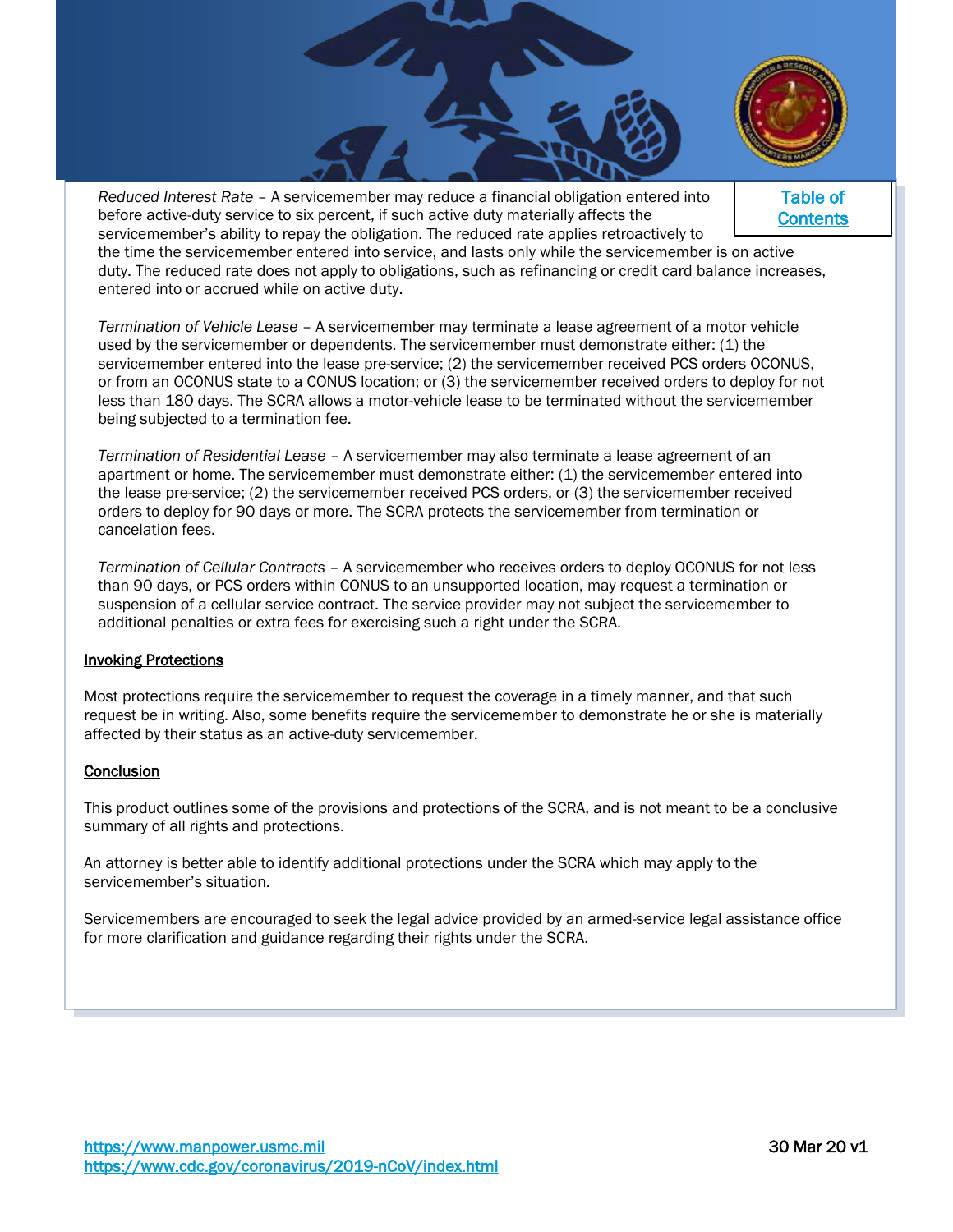

# Helpful Servicemember's Civil Relief Act Links

<span id="page-20-0"></span>[Table of](#page-0-0)  **Contents** 

# **Military OneSource:**

[https://www.militaryonesource.mil/family-relationships/relationships/relationship-challenges-and](https://www.militaryonesource.mil/family-relationships/relationships/relationship-challenges-and-divorce/servicemembers-civil-relief-act)[divorce/servicemembers-civil-relief-act](https://www.militaryonesource.mil/family-relationships/relationships/relationship-challenges-and-divorce/servicemembers-civil-relief-act)

DoD Military Compensation website:

<https://militarypay.defense.gov/Benefits/Servicemembers-Civil-Relief-Act/>

Department of Justice website:

<https://www.justice.gov/servicemembers/servicemembers-civil-relief-act-scra>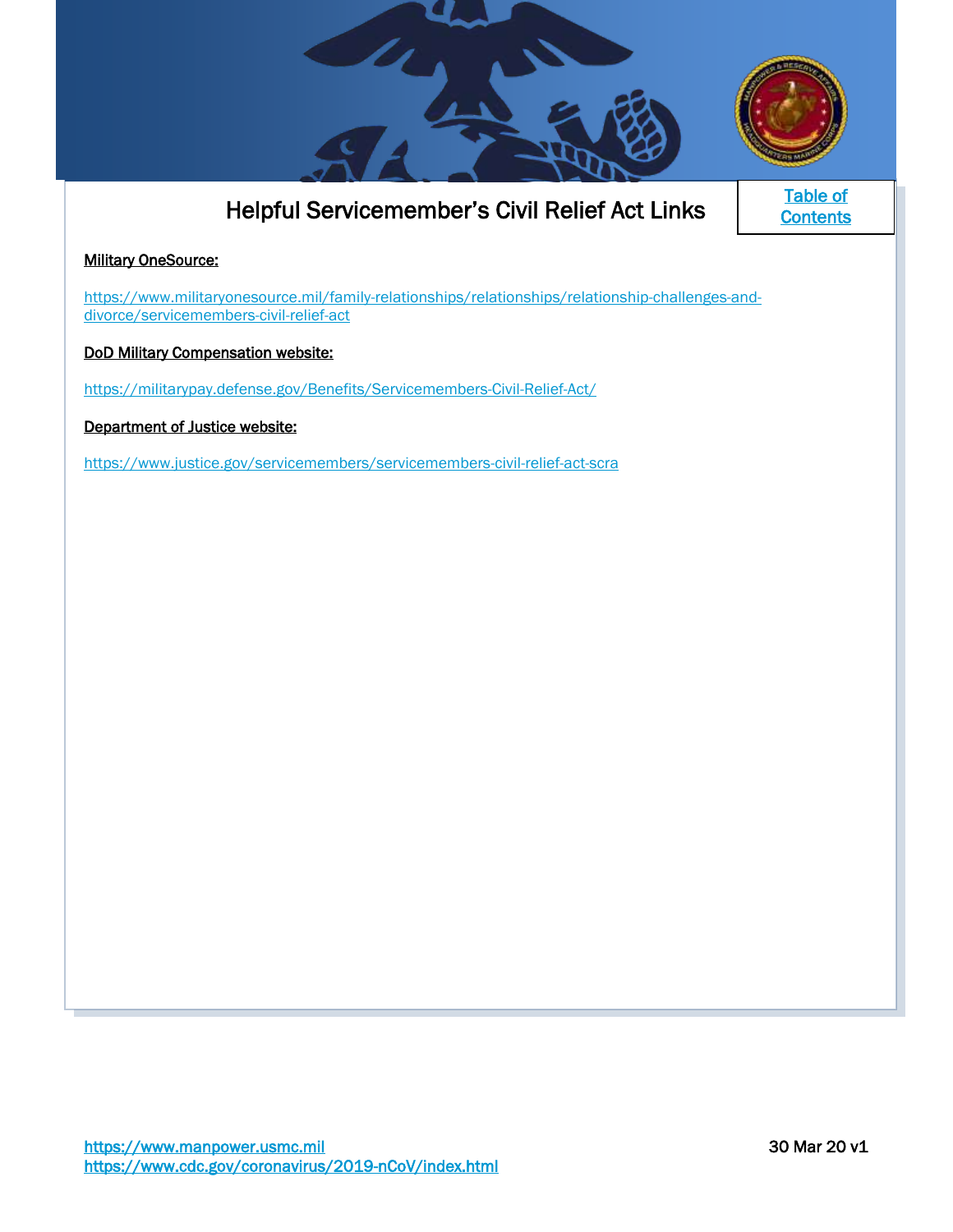

# Permanent Change of Station Overview, Questions and Answers (For more information visit the following [link\)](https://www.dcpas.osd.mil/Content/documents/OD/ref%20d%20-%20DTMO%20COVID-19%20Travel%20QAs%20-%20Civilian%20and%20Military.pdf)

[Table of](#page-0-0)  **Contents** 

<span id="page-21-0"></span>Situation: The World Health Organization declared a public health emergency of international concern for COVID-19 on 30 January 2020. Due to the increased COVID-19 concerns, the Department of Defense (DoD) has temporarily increased travel restrictions to certain locations which may result in travel delays and non-concurrent travel for Marine Corps personnel.

<span id="page-21-1"></span>**Exceptions.** The Commandant of the Marine Corps (CMC) has been delegated approval authority for travel exceptions for all Marine Corps personnel and family members assigned to installations, facilities, and surrounding areas in the United States and its territories.

Geographic Combatant Commanders (GCC) have been delegated the authority (may be further delegated) for travel exceptions for Marine Corps personnel and family Members assigned to combatant commands.

As stated in MARADMIN 167/20 exceptions may be granted in writing to these restrictions for compelling cases where the travel is: (1) determined to be mission essential; (2) necessary for humanitarian reasons; (3) warranted due to extreme hardship.

Concurrent travel refers to having family members travel with their sponsor. Currently, families will not be able to accompany their sponsor to Level-2 overseas locations; their travel will be deferred for 60 days. The Center for Disease Control maintains a listing of [COVID-19 travel](https://www.cdc.gov/coronavirus/2019-ncov/travelers/map-and-travel-notices.html)  [recommendations by country.](https://www.cdc.gov/coronavirus/2019-ncov/travelers/map-and-travel-notices.html)

Exemptions. Travel for retirements or separations are exempt from DoD travel restrictions related to COVID-19. Additionally, travel by patients and medical providers for the purpose of medical treatment for DoD personnel and their family members is authorized.

# Travel Guidance

Marines and their family members that signed out of a CONUS installation en route to a CONUS location prior to release of the stop movement directive (MARADMIN 167/20, 14 March 20) will continue PCS movement.

Marines and their family members that have signed out of a CONUS command or installation en route to an OCONUS Level-3 command or installation, but have not initiated overseas travel, will not continue PCS movement without approval from the first General Officer in their chain of command.

Marines and their family members who have not signed out of the losing installation will stop movement subject to the approval of approval from the first General Officer in their chain of command.

Marines currently on leave in CONUS can return overseas to a Level 2 country they are stationed in. Unfortunately, Marines currently on leave in CONUS from a Level 3 country cannot, unless granted an exception.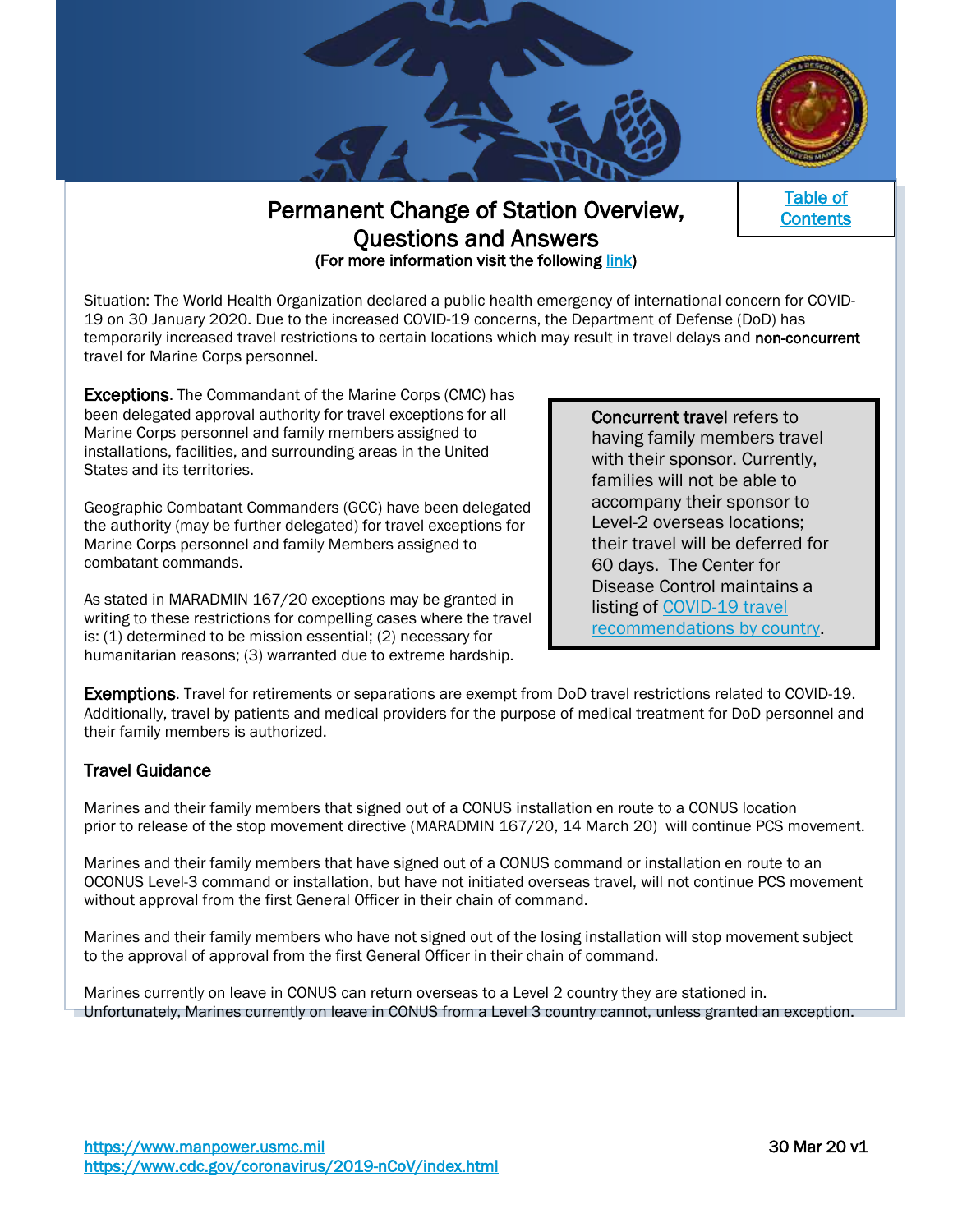

### Marine Corps Reserve

Unfortunately, Marines Reservists who are currently deployed to a CDC Level 3 location will not be permitted to redeploy to CONUS, unless granted an exception. Reservists who are deployed to a CDC Level 2 location may return to CONUS and begin restriction of movement protocol.

### Household Goods

#### My household goods have been picked up but I haven't departed my location. What should I do?

Each situation is different. Individuals will need to contact their shipping office to determine if their household goods are still in the local area and whether or not they may have access to them.

#### What about my [POV?](https://pcsmypov.com/) I have an upcoming appointment to drop my car off at the Vehicle Processing Center (VPC). What should I do?

If you are unsure if the stop movement order applies to you, contact your chain of command. If the stop movement order does not apply to your PCS—or your chain of command has approved an exception to the order—proceed to the VPC as planned.

#### I've already dropped my POV off, but my PCS has been delayed. Can I get my car back?

If you're interested in retrieving your vehicle, contact the VPC immediately. VPCs are postured to assist customers with changing appointments, vehicle retrieval, and answering any other POV-related questions you have.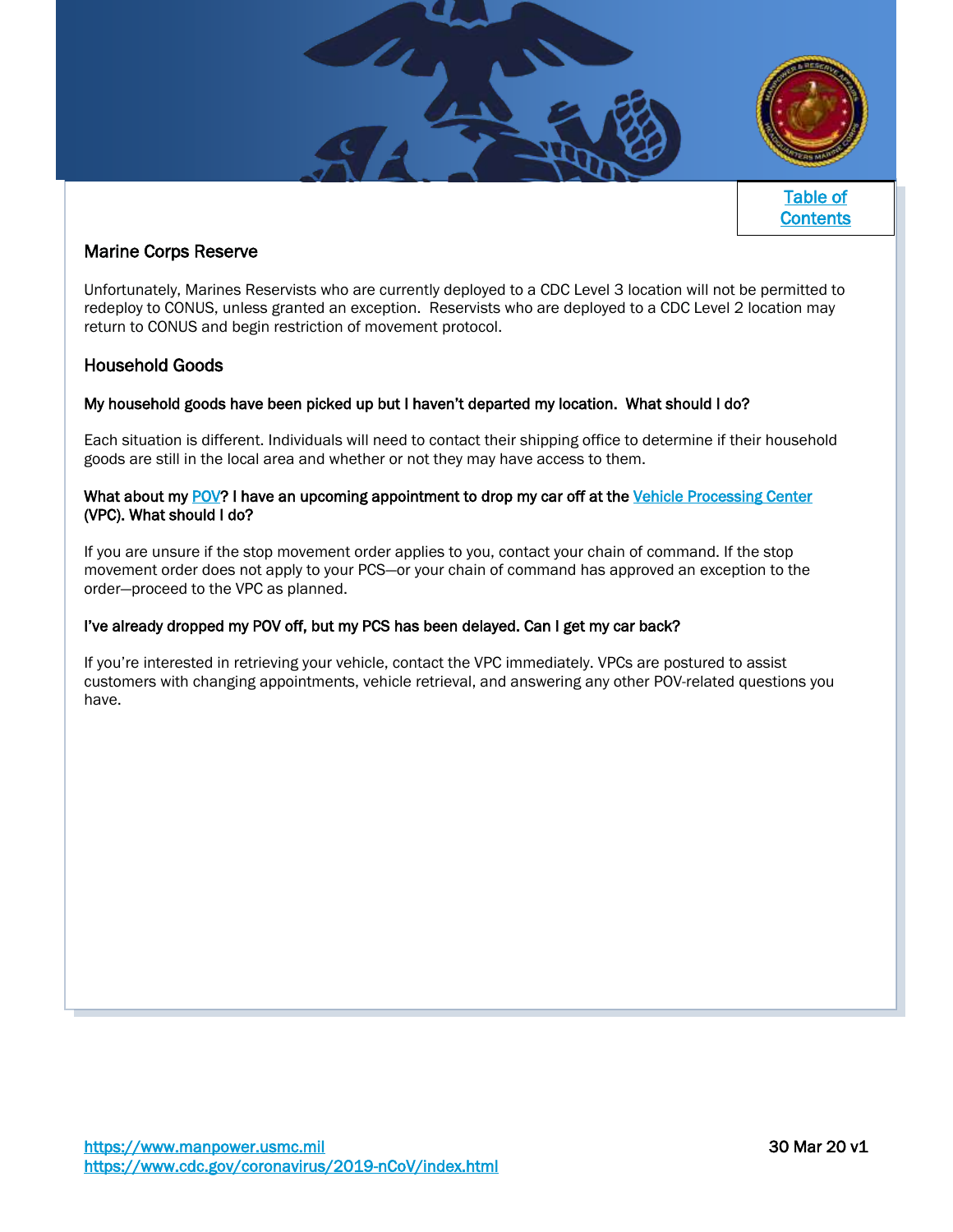



# <span id="page-23-1"></span><span id="page-23-0"></span>Marine Corps Reserve, Frequently Asked Questions



# Q: Do I still need to perform Annual Training (AT) and Inactive Duty Training (IDT)?

A: Yes. Reservists must still report for AT and IDT as directed by your Commander to maintain mobilization readiness. However, Commands are encouraged to provide their reservists with maximum flexibility, while balancing operational readiness with exposure risk. Such flexibility includes authorizing absences, authorizing equivalent training, adjusting/rescheduling IDT, or rescheduling AT. Rescheduling IDT is encouraged in areas that have exhibited a significant number of cases, for units or reserve activities that would require significant travel by unit members, or if a commander determines there is an unacceptable risk of exposure or suspected exposure to COVID-19. If rescheduled, commanders should provide as much advanced notice as possible for future IDT dates and consider impacts to their Marine's anniversary year retirement point requirements. However, if you are ordered to report for duty by a cognizant authority, you must do so.

#### Q: I live in an area experiencing sustained community transmission. Do I have to come in and train?

A: Yes, if you have been ordered to report for duty by your Commander. However, Commands have the authority to excuse or reschedule Reserve training, especially if their assigned members are coming from areas that are not currently experiencing sustained community transmission into an area that is experiencing those impacts. Communicate with your supervisor to determine if your training is still required or can be rescheduled. Failure to report for duty without prior authorization will be viewed as an unexcused absence.

#### Q: My unit is in an area experiencing sustained community transmission, but I live in an area without sustained community transmission. Can I train at another location?

A: Communicate with your supervisor to determine if your training can be rescheduled, completed remotely, or shifted to another location.

#### Q: May I change, reschedule, or cancel IDT?

A: Yes, upon command approval. Communicate with your command as early as possible if your ability to perform duty is impacted. Commands may change, reschedule, or cancel IDT for Reserve members before the originally scheduled date. Commands may also excuse IDT drills. If you do not perform the drills, they do not count toward meeting a member's annual Selected Reserve participation requirements or anniversary year retirement point calculation as outlined the MCRAMM. However, they may be rescheduled at a later date.

#### Q: What impact will excusing or rescheduling ADT or IDT have on my ability to get a "good year" for retirement?

A: Reserve retirement points are only provided when duty is performed. ADT or IDT (or any other Call to Duty Orders) that are excused or delayed could impact an individual's ability to accumulate the 50 retirement points needed for a qualifying year toward Reserve retirement. COVID-19 has and will continue to alter RC training plans throughout the Total Force. It is incumbent on both individual Marines and Commanders to identify manpower issues resulting from these disruptions. Specifically, some Marines with an upcoming anniversary date may be relying on the scheduled drills and AT in order to meet their point requirements for a satisfactory year for non-regular retirement purposes (not to be confused with minimum participation requirements). Commanders have broad discretion and flexibility to enable Marines to meet satisfactory year retirement point requirements IAW the parameters outlined here and in other current guidance.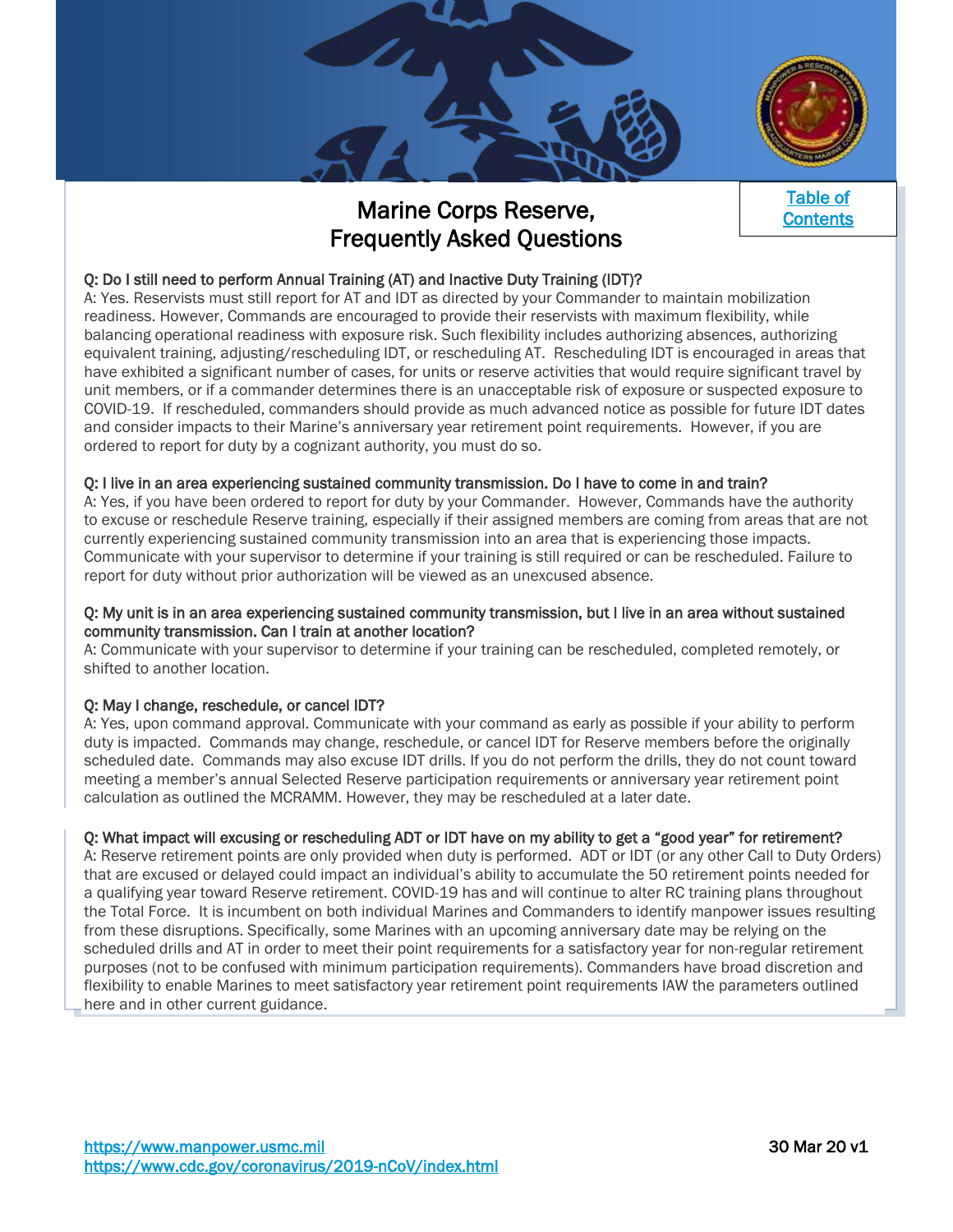

[Table of](#page-0-0)  **Contents** 

#### Q: Will I be counted as "unexcused" if I fail to attend a scheduled drill without prior authorization?

A: Yes. Reservists who are absent from a scheduled drill without prior authorization from their Commands may have their drill reported as unexcused. Reservists must promptly

update their command about any factor that would immediately affect their availability for inactive or active duty.

#### Q: What current guidance is available to me and where can I find it?

A: Reservists should strictly adhere to overarching guidance provided in all COVID-19 MARADMINS.

#### Q: As a Command do my reservists need to come in and train?

A: Commands should exercise maximum flexibility in scheduling Reserve duty. Commands have the authority to excuse or reschedule Reserve training and should balance operational readiness with exposure risk, especially when reservists are required to travel to, from, or through areas experiencing sustained community transmission.

#### Q: I am a RC Marine who is currently on Active Duty Orders impacted by COVID-19, what should I know?

RC Members Currently performing Active Duty. RC members performing active duty shall adhere to all DoD travel and force health protection guidance. Active duty order durations will remain the same unless an appropriate commander determines it necessary to modify them in accordance with the guidance herein and promulgated to the Total Force. If a commander determines it appropriate to institute restriction of movement for self-monitoring of an RC member currently performing active duty or any other modification of active duty orders in response to COVID-19, they may consider:

 (a) Extending the current orders for those RC members on involuntary order authorities and whose orders would not violate any mobilization duration limits as specified in law.

 (b) Consider reissuing voluntary orders pursuant to 10 U.S.C. § 12301(d) or 10 U.S.C. § 12301(h) for those members on an involuntary order authority and whose orders would violate any mobilization duration limits as specified in law.

 (c) Extending the current orders for those members on a voluntary order authority. Orders placing RC members under voluntary authorities such as 10 U.S.C. § 12301(d) or 10 U.S.C. § 12301(h) may only be issued upon the member's consent.

 (d) RC members who are scheduled to come on orders that involve travel should coordinate with their chain of command. Authorization to travel, absent specific published guidance, will be approved by the first GO/SES in gaining force Chain of Command.

 (e) All ADOS AC/RC related questions to include extensions for a 14 day quarantine, requests for ADOS AC/RC funding in direct support of the COVID-19 efforts, or RA waivers should be directed to [RAP-3.](https://www.manpower.usmc.mil/webcenter/portal/RAP3/Personnel%20Programming%20and%20Budgeting%20(RAP-3)) Points of contact are Mr. Scott Bullard at [scott.bullard@usmc.mil](mailto:scott.bullard@usmc.mil) or Ms. Amy Harper at [Amy.r.romero@usmc.mil.](mailto:Amy.r.romero@usmc.mil) Office: 703-784-9141 or after hours: 703-789-4963.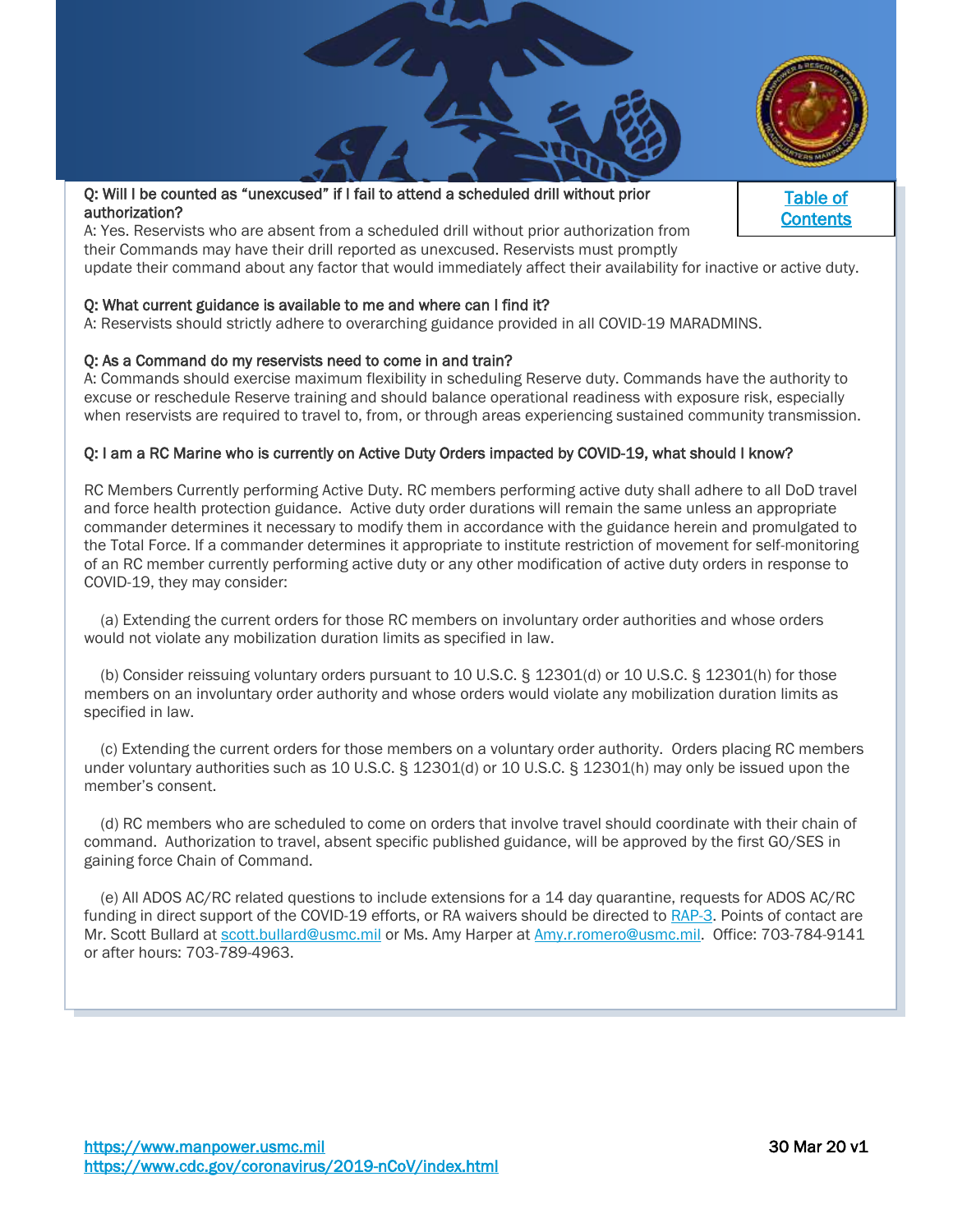

#### Q: I am a Reservist who is pending ADOS orders, can I still be activated?

A: Maybe. If you live within commuting distance and your Commander believes it advisable to bring you on orders then you may be activated. If you are outside a commuting distance or require a PCS move, then your Command must get an appropriate approval as defined in the latest COVID-19 related MARADMIN.

#### Q: I am a Reservist who is pending ADOS orders, can I voluntarily decline the orders?

A: Yes, all ADOS orders are voluntary, however a Marine must provide their gaining commands with notice of declination in accordance with MCO 1001.59A.

#### Q: How do I process Re-Enlistments during that are being impacted by COVID-19:

A: TFRS Message R65908 provides additional guidance stating that Commanders are authorized to utilize a local command authority (LCA) extension to adjust the RECC of SMCR/IRR/IMA Marines that desire retention in the Ready Reserves who have an RECC between 16 March 2020 and 1 June 2020. The authorized length of the Extension will be for 3 months ONLY. Commanders are NOT authorized to use this local command authority (LCA) extension if the result of the extension of enlistment would exceed the following in the case of the individual Marine:

- (a) Service Limits for current grade.
- (b) A total of 48 months of extensions or enlistments on current contract.
- (c) 30 years of total federal service.

[Table of](#page-0-0)  **Contents**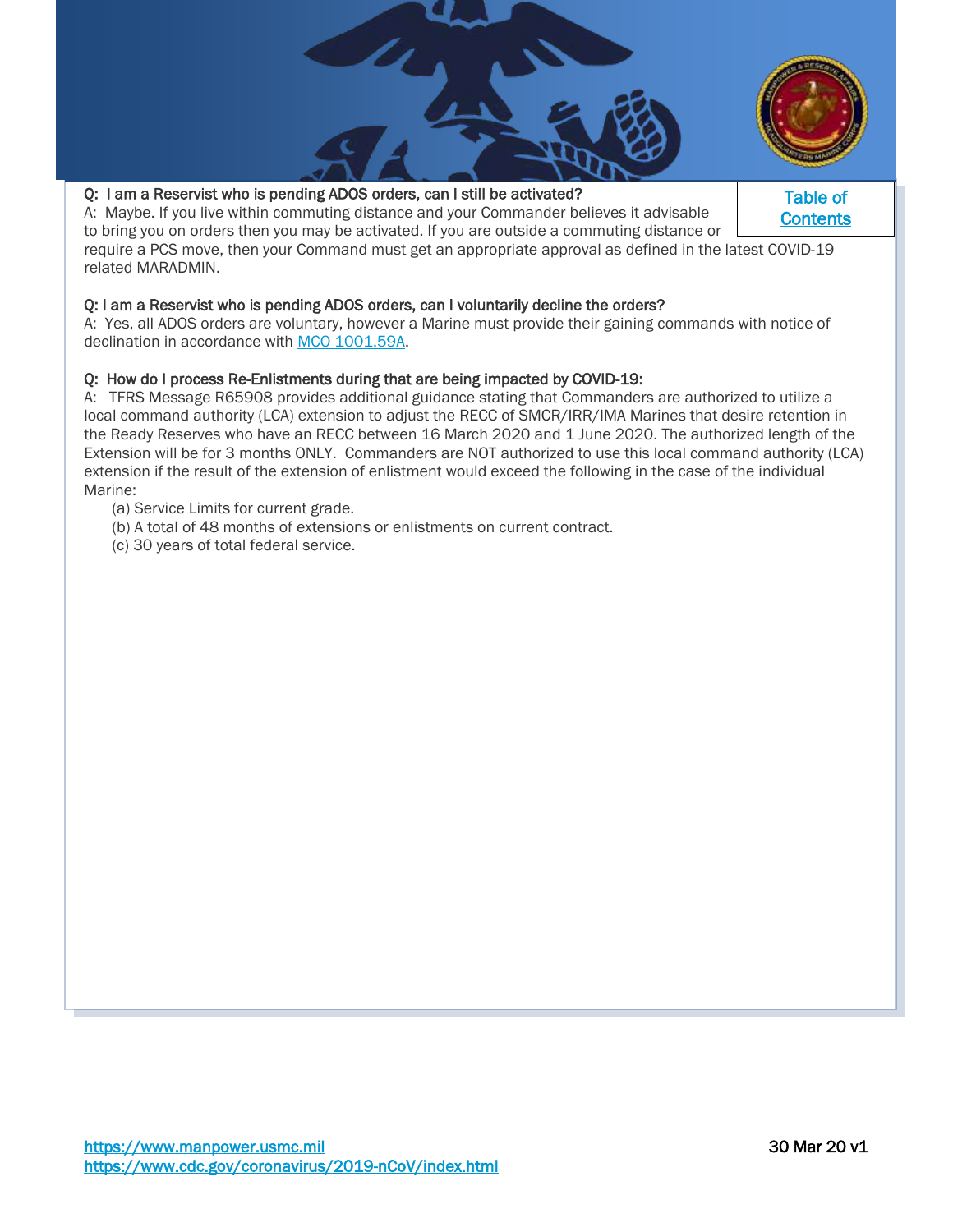



[Table of](#page-0-0)  **Contents** 

# Travel Restrictions, Frequently Asked Questions (For more information visit the following [link\)](https://media.defense.gov/2020/Mar/13/2002264688/-1/-1/1/FAQ_TRAVEL_RESTRICTIONS.PDF)

# Who does the domestic travel restriction apply to?

All DoD service members and civilians, and their family members will stop all official travel – such as Permanent Change of Station or Temporary Duty – through May 11. Exceptions may be given for compelling cases where the travel is: (1) determined to be mission essential; (2) necessary for humanitarian reasons; or (3) warranted due to extreme hardship.

# If a Marine is already TDY or a family has departed for their CONUS PCS, what should they do?

Those who have already begun their travel may continue on to their final destination. Individuals whose TDY ends within stop movement period may return home. They should still be mindful of the health protection measures like social distancing and handwashing during their travels.

### Can military members still take leave?

Marines may only take leave in the local area. This is being done to limit the spread of and potential exposure to COVID-19. Exceptions may be given for compelling cases where the travel is: (1) determined to be mission essential; (2) necessary for humanitarian reasons; or (3) warranted due to extreme hardship.

#### Does leave restriction apply to family members?

The leave restriction applies only to Marines. However, family members are encouraged to follow the guidance provided by their local installation or unit commander and CDC guidance, which may advise limitations on travel.